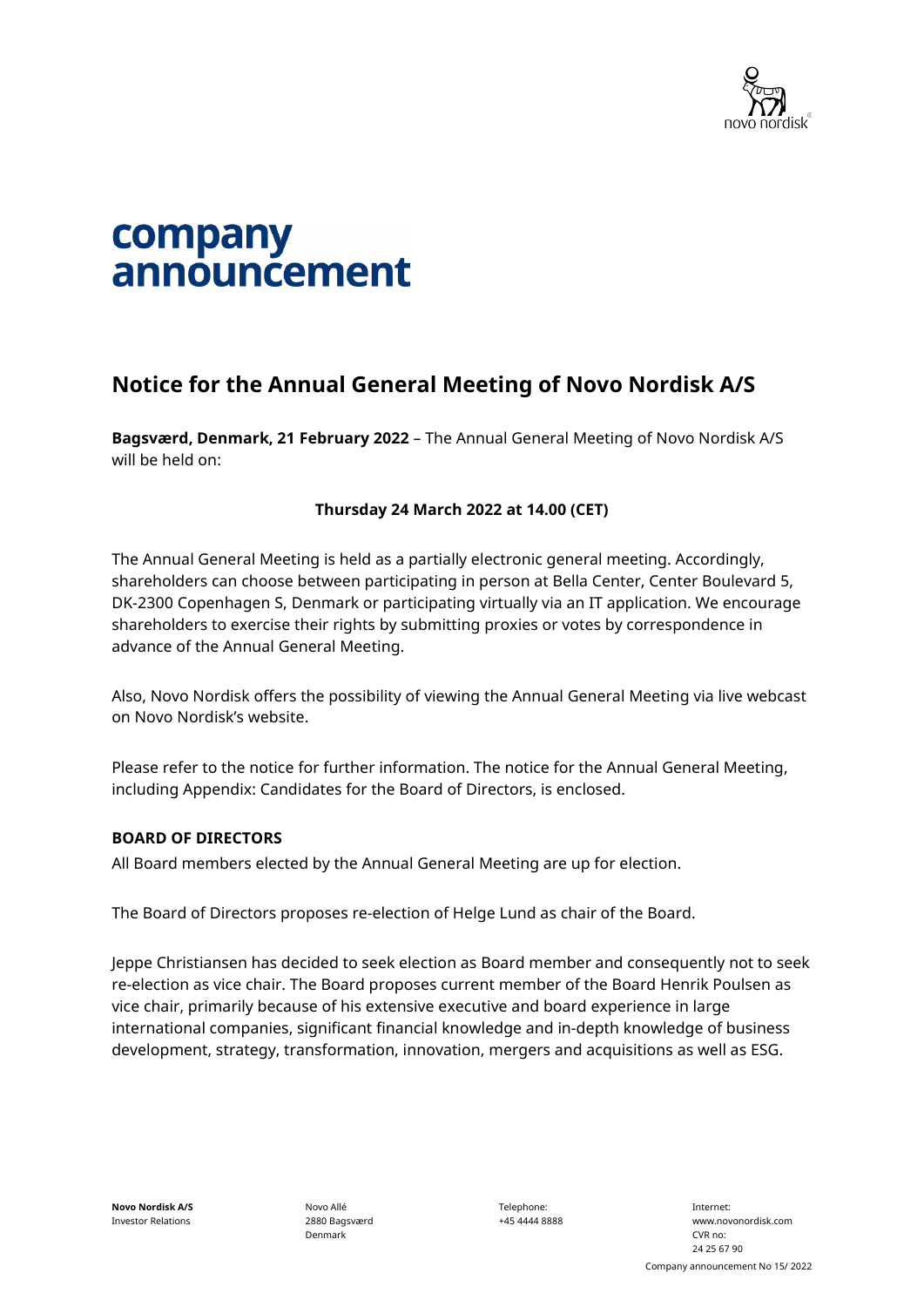The nomination of Henrik Poulsen is a part of a planned succession process in relation to the vice chair position.

The Board proposes re-election of the following Board members: Jeppe Christiansen, Laurence Debroux, Andreas Fibig, Sylvie Grégoire, Kasim Kutay and Martin Mackay as members of the Board.

The Board proposes election of Christina Law as a new member of the Board. Christina Law serves as Group CEO and member of the boards of Raintree Group Limited, Hong Kong, China, Raintree Investment Pte Ltd., Singapore, and La Fondation des Champions, France, as well as member of the board of INSEAD Business School, Singapore/France. The Board of Directors proposes election of Christina Law primarily as she will add important perspectives to the Novo Nordisk Board through her deep leadership experience in Asia and other emerging markets, broad consumer sector innovation experience, as well as extensive executive experience from several large global companies.

*Novo Nordisk is a leading global healthcare company, founded in 1923 and headquartered in Denmark. Our purpose is*  to drive change to defeat diabetes and other serious chronic diseases such as obesity and rare blood and endocrine *disorders. We do so by pioneering scientific breakthroughs, expanding access to our medicines and working to prevent and ultimately cure disease. Novo Nordisk employs about 47,800 people in 80 countries and markets its products in around 170 countries. Novo Nordisk's B shares are listed on Nasdaq Copenhagen (Novo-B). Its ADRs are listed on the New York Stock Exchange (NVO). For more information, visit [novonordisk.com,](http://www.novonordisk.com/) [Facebook,](http://www.facebook.com/novonordisk) [Twitter,](http://www.twitter.com/novonordisk) [LinkedIn,](http://www.linkedin.com/company/novo-nordisk) [YouTube.](http://www.youtube.com/novonordisk)*

#### **Further information**

| Media:                   |                 |                      |
|--------------------------|-----------------|----------------------|
| Mette Kruse Danielsen    | +45 3079 3883   | mkd@novonordisk.com  |
| Michael Bachner (US)     | +1 609 664 7308 | mzyb@novonordisk.com |
|                          |                 |                      |
| <i>Investors:</i>        |                 |                      |
| Daniel Muusmann Bohsen   | +45 3075 2175   | dabo@novonordisk.com |
| Ann Søndermølle Rendbæk  | +45 3075 2253   | arnd@novonordisk.com |
| David Heiberg Landsted   | +45 3077 6915   | dhel@novonordisk.com |
| Jacob Martin Wiborg Rode | +45 3075 5956   | jrde@novonordisk.com |
| Mark Joseph Root         | +45 3079 4211   | mjhr@novonordisk.com |
|                          |                 |                      |

Novo Allé 2880 Bagsværd Denmark

Telephone: +45 4444 8888

Internet: www.novonordisk.com CVR no: 24 25 67 90 Company announcement No 15 / 2022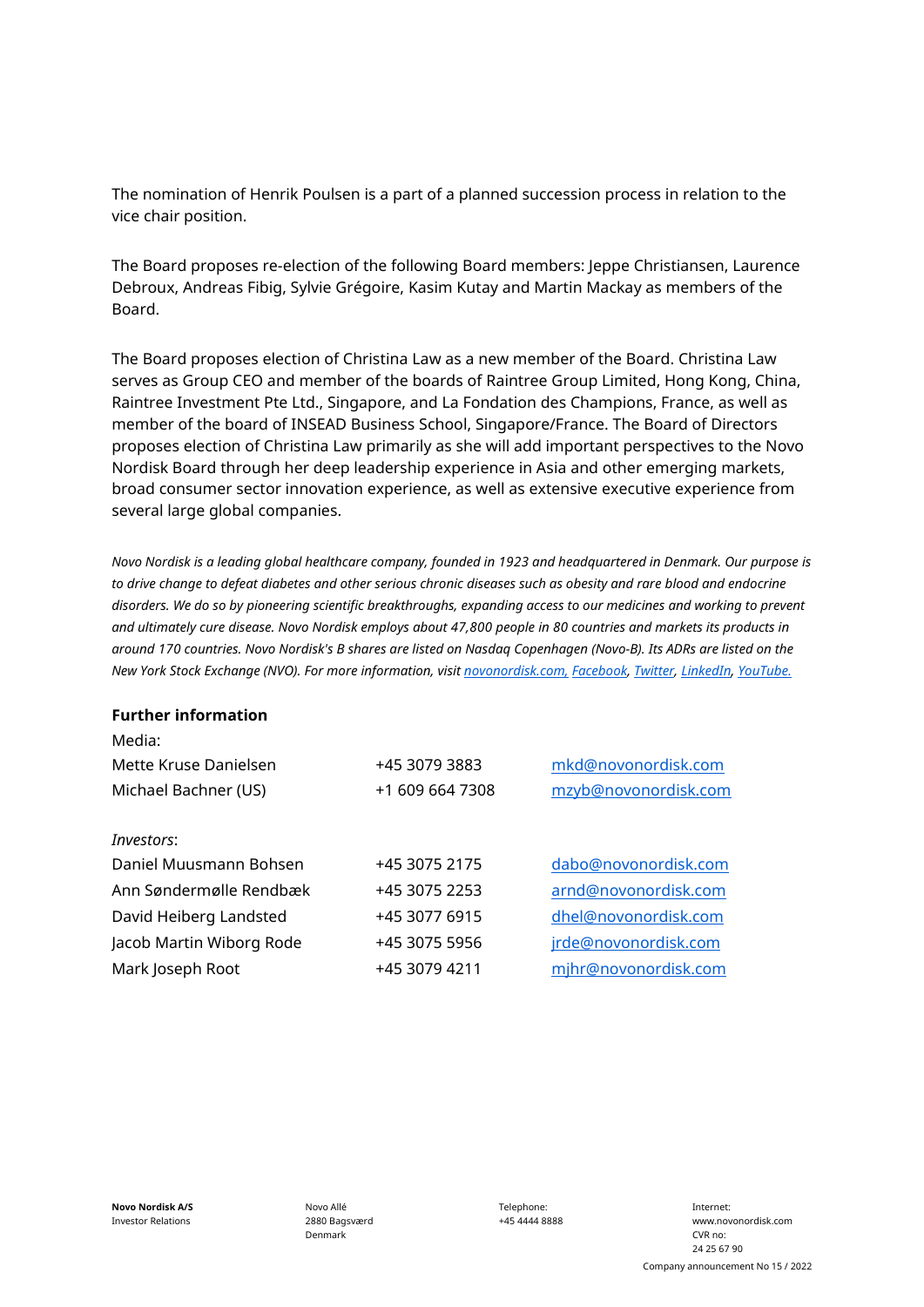

# Annual General Meeting 2022

### of Novo Nordisk A/S

Moustapha Djamil Cissé is living with type 1 diabetes and is enrolled in our Changing Diabetes® in Children programme, Senegal

Novo Nordisk A/S - Novo Allé 1, 2880 Bagsværd, Denmark - CVR no. 24256790

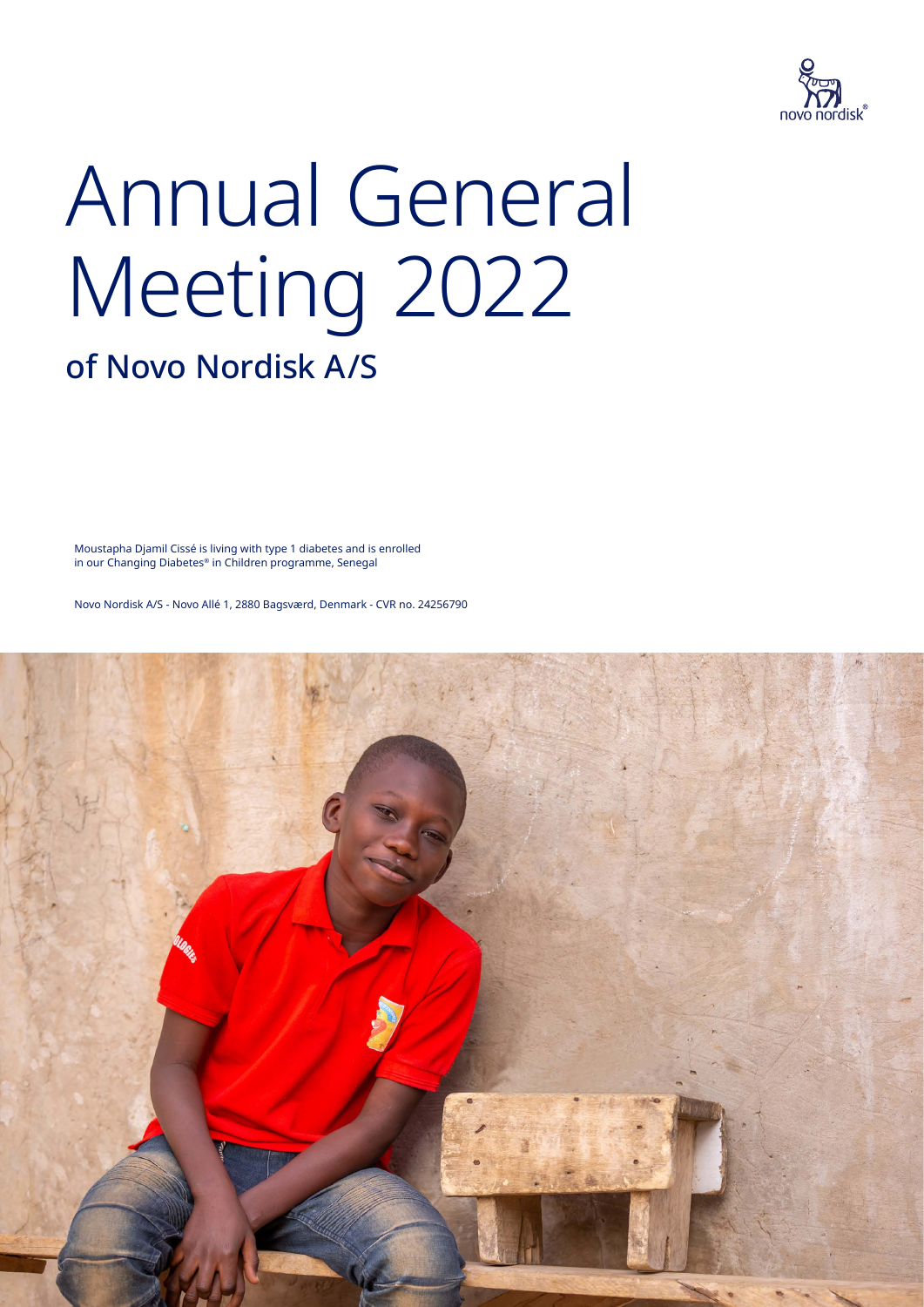### To the shareholders of Novo Nordisk A/S

The Annual General Meeting of Novo Nordisk A/S (the 'Company'), will be held on Thursday 24 March 2022 at 14.00 (CET).

The meeting will be held as a partially electronic general meeting. Accordingly, shareholders can choose between participating in person at Bella Center, Center Boulevard 5, DK-2300 Copenhagen S, Denmark or participating virtually.

After the completion of the Annual General Meeting, the Company will host an informal shareholders' meeting beginning Thursday 24 March 2022 at 17.00 (CET). Shareholders can choose to participate in person at Bella Center or follow the webcast virtually.

The Company recommends that shareholders experiencing symptoms of COVID-19 participate virtually in the Annual General Meeting.

Due to uncertainties as to the development in the COVID-19 pandemic and potential restrictions on gatherings, the Company reserves the right to hold the Annual General Meeting as a fully virtual general meeting. This also applies to the informal shareholders' meeting. Shareholders having registered for participation in person at the Annual General Meeting will have the option to participate virtually. If relevant, the Company will notify shareholders having registered for participation in person and the information will be posted on the Company's website and through the release of a company announcement.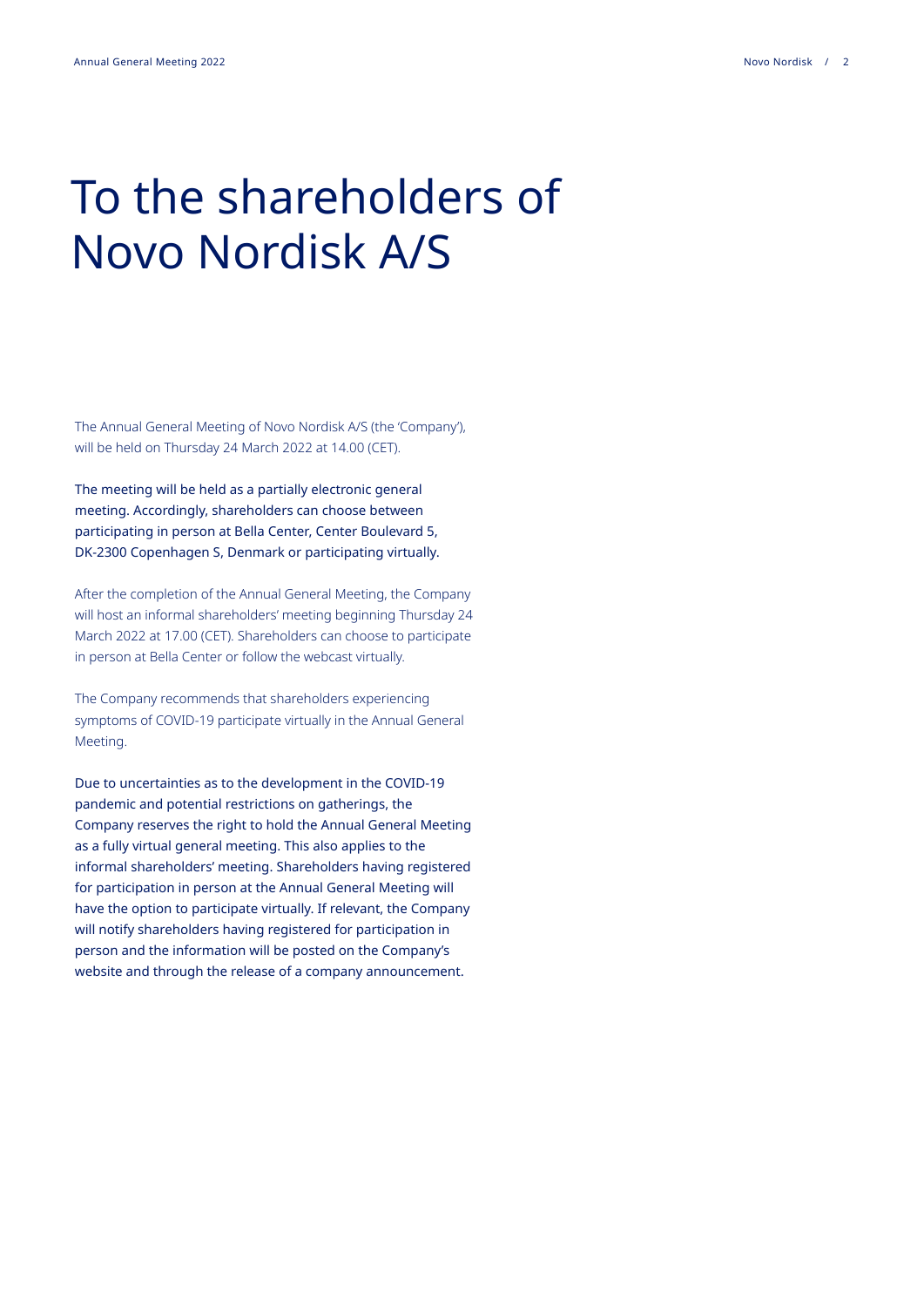# Agenda

#### 1. The Board of Directors' oral report on the Company's activities in the past financial year

- 2. Presentation and adoption of the audited Annual Report 2021
- 3. Resolution to distribute the profit according to the adopted Annual Report 2021
- 4. Presentation and advisory vote on the Remuneration Report 2021
- 5. Approval of the remuneration of the Board of Directors
- 5.1 Approval of the remuneration of the Board of Directors for 2021
- 5.2 Approval of the remuneration level of the Board of Directors for 2022
- 6. Election of members to the Board of Directors:
- 6.1 Election of chair
- 6.2 Election of vice chair
- 6.3 Election of other members to the Board of Directors
- 7. Appointment of auditor

#### 8. Proposals from the Board of Directors and/or shareholders:

- 8.1 Reduction of the Company's B share capital by nominally DKK 6,000,000 by cancellation of B shares
- 8.2 Authorisation to the Board of Directors to allow the Company to repurchase own shares
- 8.3 Authorisation to the Board of Directors to increase the Company's share capital
- 8.4 Amendments to the Remuneration Policy
- 8.5 Amendment of the Articles of Association
- 9. Any other business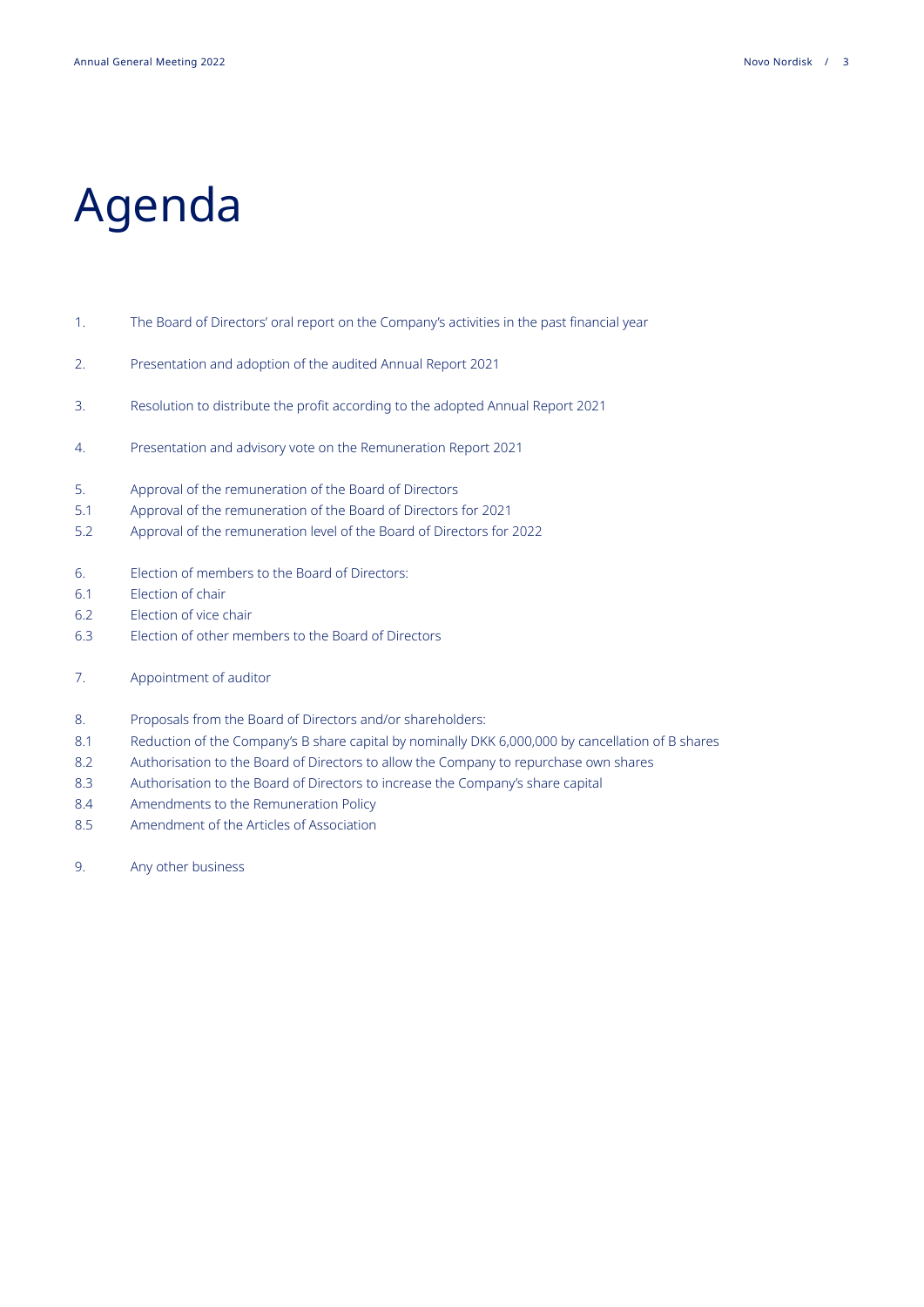## Elaboration of the items on the agenda

#### Item 1: The Board of Directors' oral report on the Company's activities in the past financial year

The Board of Directors proposes that the oral report on the Company's activities in the past financial year is noted by the Annual General Meeting.

#### Item 2: Presentation and adoption of the audited Annual Report 2021

The Board of Directors proposes that the audited Annual Report 2021 is adopted by the Annual General Meeting. The Annual Report is available on the Company's website at novonordisk.com/annual-report.html.

#### Item 3: Resolution to distribute the profit according to the adopted Annual Report 2021

The Board of Directors proposes that the final dividend for 2021 is DKK 6.90 for each Novo Nordisk A or B share of DKK 0.20. The total dividend for 2021 of DKK 10.40 includes both the interim dividend of DKK 3.50 for each Novo Nordisk A and B share of DKK 0.20, which was paid in August 2021, and the final dividend of DKK 6.90 for each Novo Nordisk A and B share of DKK 0.20 to be paid in March 2022. The total dividend per share is increased by 14.3% compared to 2020. The total dividend for 2021 corresponds to a pay-out ratio of 49.6%.

#### Item 4: Presentation and advisory vote on the Remuneration Report 2021

The Board of Directors proposes that the Remuneration Report 2021 is adopted by the Annual General Meeting. The Remuneration Report 2021 is available on the Company's website at novonordisk.com/agm.

#### Item 5: Approval of the remuneration of the Board of Directors

#### Item 5.1: Approval of the remuneration of the Board of Directors for 2021

The Board of Directors proposes that the actual remuneration of the Board of Directors for 2021 of DKK 17.1 million, as reported on page 6 of the Remuneration Report 2021, is approved by the Annual General Meeting, corresponding to the remuneration level approved by the Annual General Meeting in 2021.

#### Item 5.2: Approval of the remuneration level of the Board of Directors for 2022

The remuneration of the Board of Directors was most recently adjusted in 2021. The Board proposes to adjust the remuneration level in line with general salary inflation of Danish based employees and thus increase remuneration by 2.6%. Thus, the Board proposes that the 2022 base fee is increased to DKK 755,000.

The board members shall receive multiples of this base fee in accordance with the Remuneration Policy:

- 1. The chair shall receive 3.00 times the base fee.
- 2. The vice chair shall receive 2.00 times the base fee.
- 3. The other board members shall receive the base fee.

In addition, Board committee members shall receive the following:

1. The Audit Committee chair shall receive 1.00 times the base fee.

2. Audit Committee members shall receive 0.50 times the base fee.

3. Chairs of the Nomination Committee, the Remuneration Committee and the Research and Development Committee shall receive 0.50 times the base fee and committee members of the Nomination Committee, the Remuneration Committee and the Research and Development Committee shall receive 0.25 times the base fee.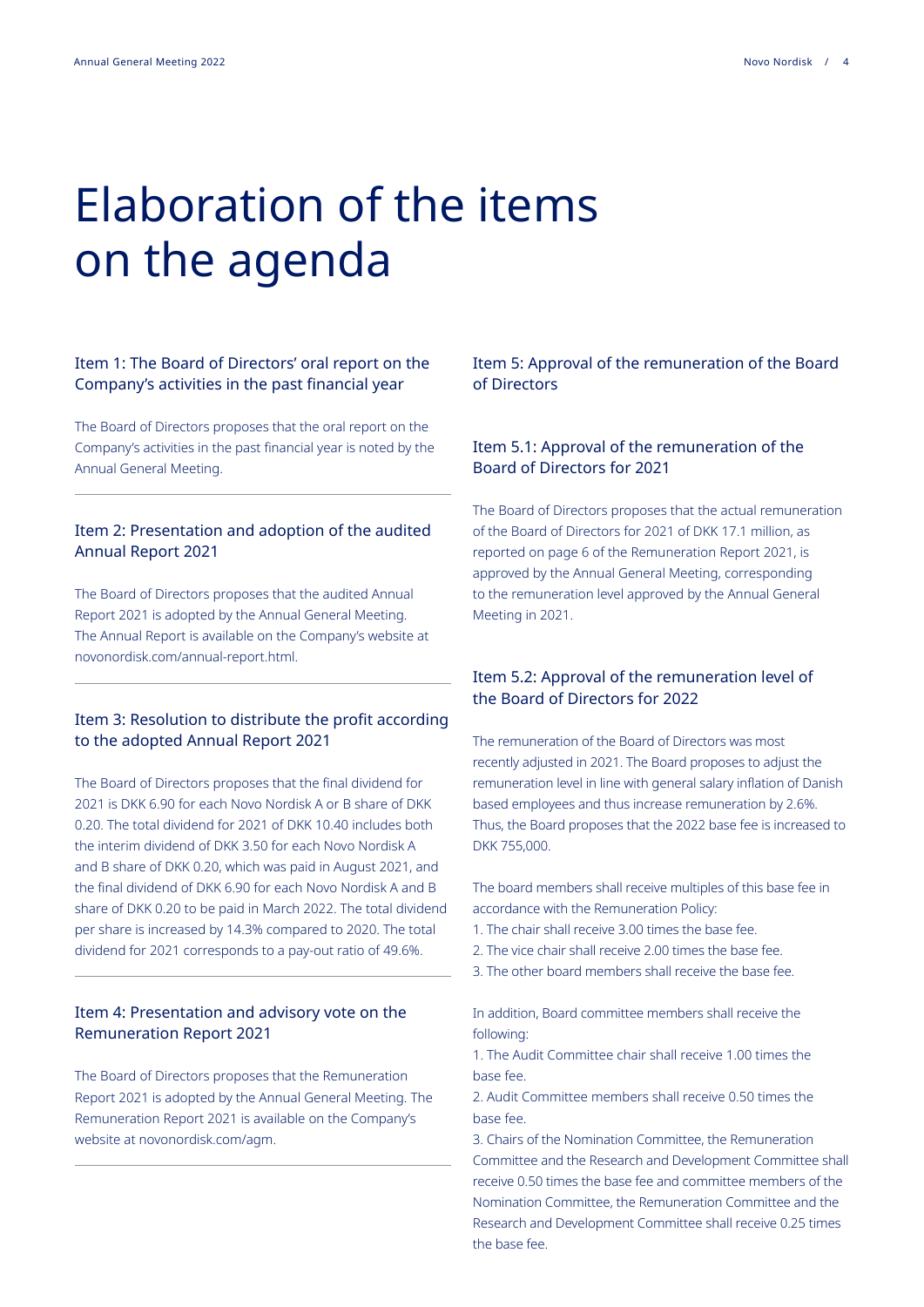In addition, the Board of Directors proposes that the travel allowance is similarly adjusted in line with general salary inflation to the following:

1. For board meetings and committee-related meetings held in the home country of the board member with five hours or more air travel each member shall receive DKK 40,500.

2. For board meetings and committee-related meetings held outside the home country of the board member, but on home continent each member shall receive DKK 40,500.

3. For board meetings and committee-related meetings held on another continent than the home country of the board member each member shall receive DKK 81,000.

The actual remuneration of the Board of Directors for 2022 shall be approved by the Annual General Meeting in 2023.

The Board of Directors expects to undertake a general review of the Board remuneration levels during 2022 in light of the general market developments for board remuneration as well as the developments in Novo Nordisk's business. Based on the review the Board may submit a proposal for adjusted Board remuneration to the Annual General Meeting in 2023.

#### Item 6: Election of members to the Board of **Directors**

#### Item 6.1: Election of chair

The Board of Directors proposes re-election for a one-year term of Helge Lund as chair of the Board of Directors.

#### Item 6.2: Election of vice chair

The Board of Directors proposes election for a one-year term of Henrik Poulsen as vice chair of the Board of Directors.

The Board of Directors proposes election of Henrik Poulsen as vice chair of the Board primarily because of his extensive executive and board experience in large international companies, significant financial knowledge and in-depth knowledge of business development, strategy, transformation, innovation, mergers and acquisitions as well as ESG. The nomination of Henrik Poulsen is a part of a planned succession process in relation to the vice chair position.

#### Item 6.3: Election of other members to the Board of **Directors**

The Board of Directors proposes re-election for a one-year term of the following shareholder-elected board members: Jeppe Christiansen, Laurence Debroux, Andreas Fibig, Sylvie Grégoire, Kasim Kutay and Martin Mackay.

The Board of Directors proposes election for a one-year term of Christina Law (full name: Choi Lai Christina Law) as a new member of the Board. The Board of Directors proposes election of Christina Law primarily as she will add important perspectives to the Novo Nordisk Board through her deep leadership experience in Asia and other emerging markets, broad consumer sector innovation experience, as well as extensive executive experience from several large global companies.

Please see the Appendix for a description of the qualifications, executive and non-executive functions, etc. held in other companies by the nominated candidates.

#### Item 7: Appointment of auditor

The Board of Directors proposes reappointment of Deloitte Statsautoriseret Revisionspartnerselskab ("Deloitte") in accordance with the Audit Committee's recommendation.

The recommendation from the Audit Committee is free from influence by third parties and no agreements with third parties which restrict the choice as regards the appointment of a particular statutory auditor or audit firm have been imposed on it.

Item 8: Proposals from the Board of Directors and /or shareholders

#### Item 8.1: Reduction of the Company's B share capital by nominally DKK 6,000,000 by cancellation of B shares

The Board of Directors proposes that the Company's B share capital is reduced from DKK 354,512,800 to DKK 348,512,800 by cancellation of part of the Company's own holding of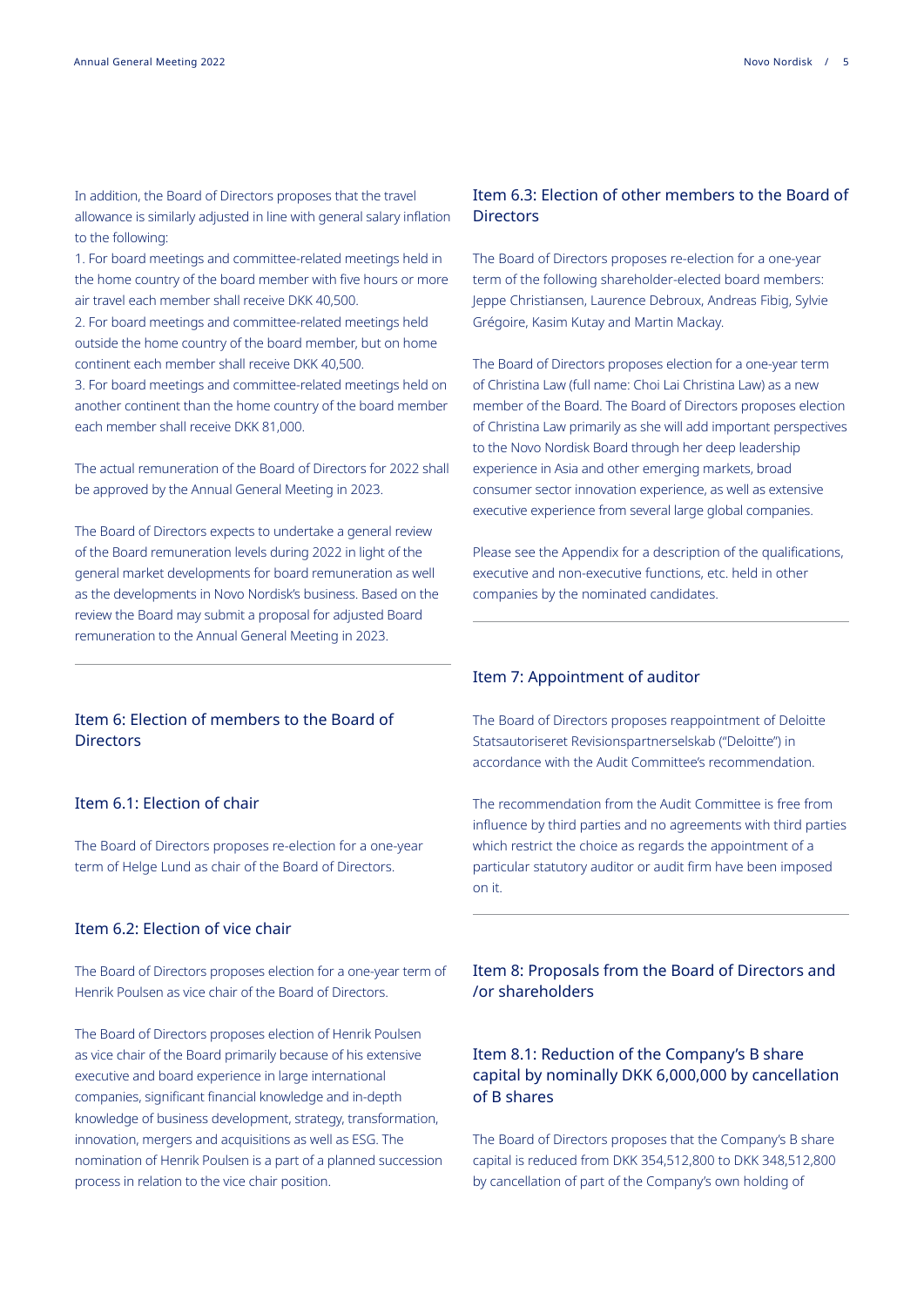B shares at a nominal value of DKK 6,000,000 divided into 30,000,000 B shares of DKK 0.20 each. After reduction of the share capital, the Company's share capital will amount to DKK 456,000,000 divided into A share capital of DKK 107,487,200 and B share capital of DKK 348,512,800. The purpose of the reduction of the Company's share capital is to distribute funds to the shareholders by way of the Company repurchasing shares in accordance with the authorisations granted to the Board of Directors at previous Annual General Meetings.

If the proposal is adopted, the Company's holding of own shares will be reduced by 30,000,000 B shares of DKK 0.20 each. These B shares were repurchased for the total sum of DKK 17,075,000,000 which means that, in addition to the nominal reduction amount, DKK 17,069,000,000 has been distributed to shareholders. The Board of Directors' proposal to reduce the Company's B share capital is made in order to maintain capital structure flexibility.

Adoption of the proposal implies the following amendment of Article 3.1 of the Articles of Association taking effect upon completion of the capital reduction:

"3.1 The Company's share capital amounts to DKK 456,000,000 divided into A share capital of DKK 107,487,200 and B share capital of DKK 348,512,800."

#### Item 8.2: Authorisation to the Board of Directors to allow the Company to repurchase own shares

The Board of Directors proposes that an authorisation of the Board of Directors is granted to allow the Company to repurchase own shares until the Annual General Meeting in 2023, up to a total nominal amount of DKK 45,600,000, corresponding to 10% of the share capital following the capital reduction, cf. item 8.1, subject to a holding limit of 10% of the share capital. The repurchase must take place at a price equal to the share price quoted at the time of the repurchase with a deviation of up to 10%.

Novo Nordisk's guiding principle is that any excess cash should be returned to investors. The dividend policy is to have a dividend level comparable to our peers, and this is complemented by share repurchase programmes to ensure the guiding principle is achieved.

The Company considers it good corporate governance and consistent with the Company's strategy for its share repurchase

programmes that the mandate to repurchase existing shares is limited in amount and affirmed by the Annual General Meeting on a regular basis.

#### Item 8.3: Authorisation to the Board of Directors to increase the Company's share capital

The Board of Directors' current authorisation in Article 5.3 of the Articles of Association to increase the share capital expires on 25 March 2023.

Therefore, the Board of Directors proposes to extend the authorisation for a period of 1 year until 24 March 2024 and to limit the maximum share capital increase to a total of nominally DKK 45,600,000 for the authorisation under Article 5.3.

Article 5.3, subject to adoption of the proposal, will be worded as follows:

"(a) Until 24 March 2024, the Board of Directors shall be authorised to increase the share capital in one or more stages with pre-emptive rights for the existing shareholders by up to a total nominal amount of DKK 45,600,000. The capital increase may take place by payment in cash.

The capital increase may take place at a subscription price lower than the market price, provided that the capital increase takes place proportionately between A shares and B shares. The holders of A shares shall in such case have a pre-emptive right to subscribe for new A shares, and holders of B shares shall have a pre-emptive right to subscribe for new B shares. If the capital increase takes place at market price, the capital increase may take place by proportionate issuance of A shares and B shares or by issuance of B shares only. In case of issuance of A shares as well as B shares, the holders of A shares shall have a pre-emptive right to subscribe for new A shares, and holders of B shares shall have a pre-emptive right to subscribe for new B shares. In case of issuance of B shares only, the holders of both classes of shares shall have proportionate preemptive subscription rights for the new B shares.

(b) Until 24 March 2024, the Board of Directors is authorised to increase the share capital in one or more stages without pre-emptive rights for the existing shareholders by issuing B shares for up to a total nominal amount of DKK 45,600,000. The capital increase shall take place at market price and may take place either by payment in cash or by contribution of assets other than cash.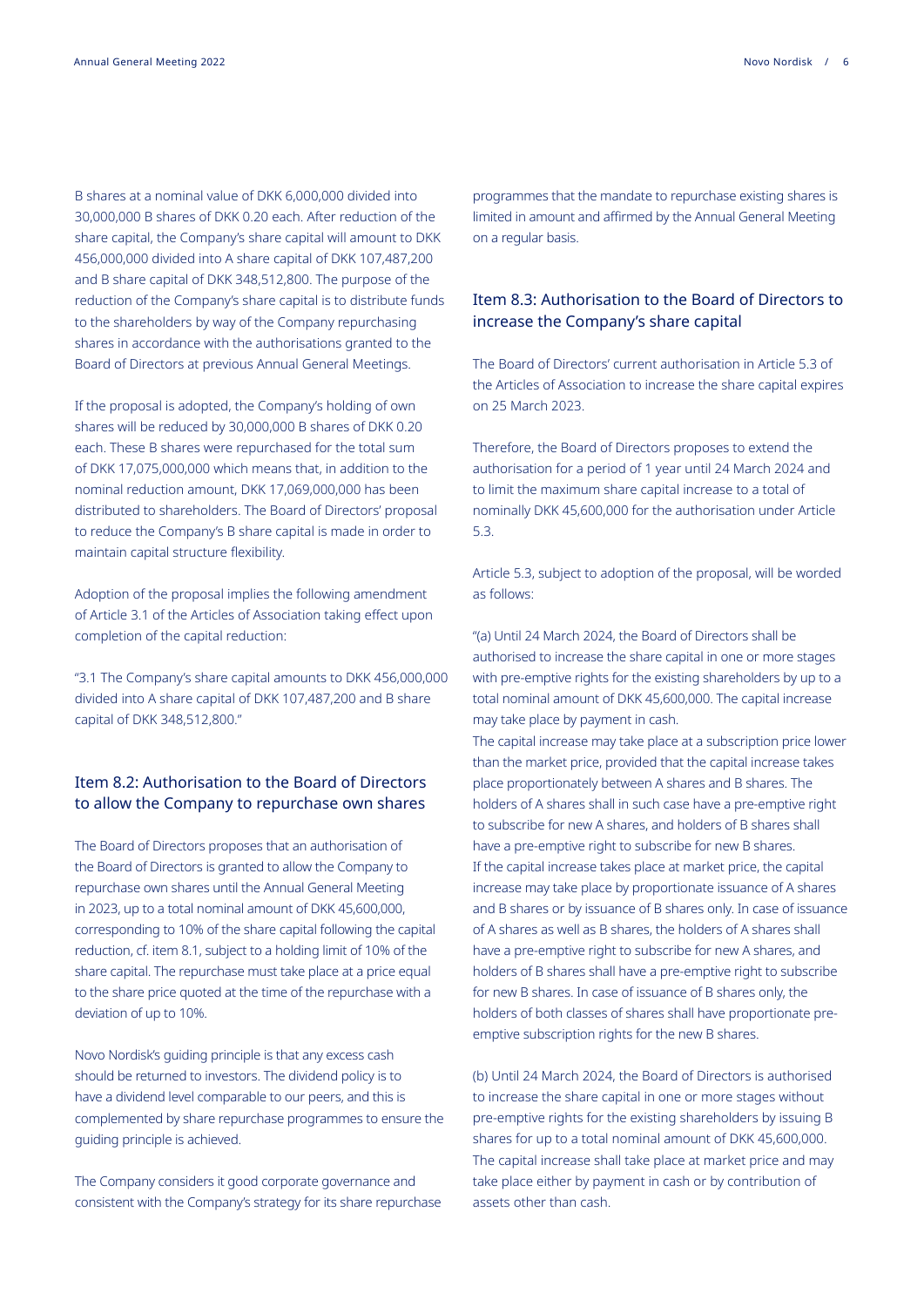(c) The authority given to the Board of Directors under Articles 5.3(a)-(b) above can in the aggregate only be exercised to increase the share capital by a maximum nominal amount of DKK 45,600,000."

#### Item 8.4: Amendments to the Remuneration Policy

At the Annual General Meeting in March 2021, the shareholders adopted revisions to the Remuneration Policy for Novo Nordisk A/S.

The Board of Directors proposes that the Remuneration Policy is amended to accommodate the Company's payment of contribution to social security taxes imposed by foreign authorities also outside the EU in relation to the remuneration paid to members of the Board of Directors. As legislation on social security taxes may change and since the Company wishes to remain able to attract the best qualified members globally, the Board of Directors finds it relevant that the Remuneration Policy clearly provides for payment of social security taxes also in countries outside the EU.

The section "Severance payment" in Chapter 3 of the current Remuneration Policy refers to a maximum severance payment of 36 months' worth of base salary plus pension contribution for executives with employment contracts entered into before 2008. The Board of Directors proposes to remove this reference as none of the current members of the Executive Management have such terms or contracts and the Company has no intention to re-introduce same.

Please also see the full text of the proposed Remuneration Policy on novonordisk.com/agm.

#### Item 8.5: Amendment of the Articles of Association

#### Item 8.5(a): Removal of age limit on candidates to the Board of Directors

The Board of Directors proposes to delete the last sentence in section 10.2 of the Articles of Association which stipulates an age limit of 70 years for candidates standing for election to the Board of Directors. The Board of Directors considers it to be in the Company's best interest to remove the age limit to ensure that the Company can continue to attract and retain the best qualified candidates as Board members.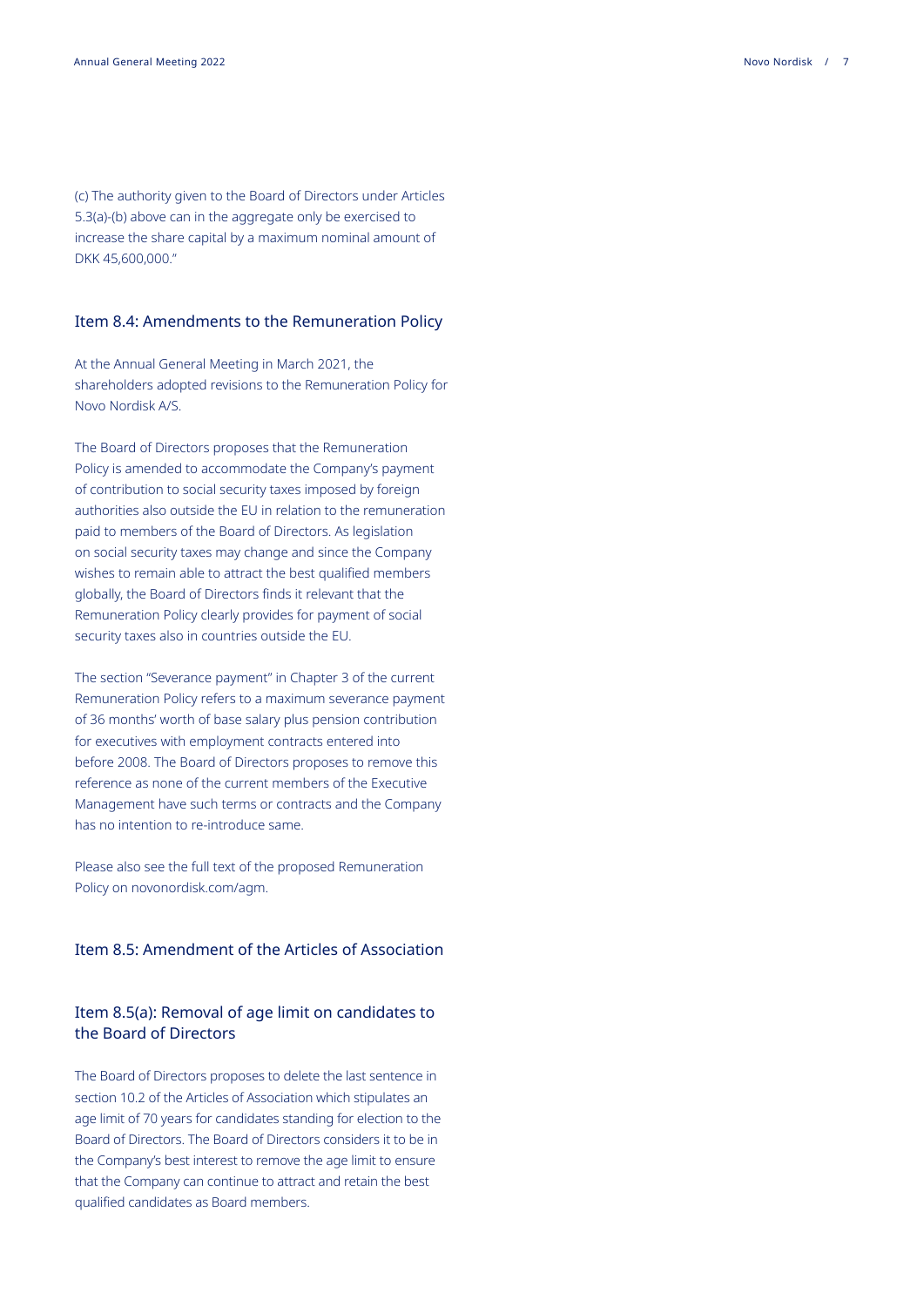### Additional information

#### Majority requirements

To adopt the proposals under items 8.1, 8.3 and 8.5 of the agenda, at least two thirds of the total number of votes in the Company shall be present at the Annual General Meeting, and not less than two thirds of the votes cast and share capital represented shall vote for the proposals.

All other proposals on the agenda may be adopted by a simple majority of votes. Item 4 is up for advisory vote.

#### Share capital and record date

The current share capital of the Company amounts to DKK 462,000,000 divided into A share capital of DKK 107,487,200 and B share capital of DKK 354,512,800.

Each A share capital amount of DKK 0.01 carries 10 votes and each B share capital amount of DKK 0.01 carries 1 vote.

The record date is Thursday 17 March 2022.

#### Participation and voting rights

Anyone who is registered as a shareholder in the register of shareholders at the end of the record date, Thursday 17 March 2022, or who has made a request to such effect by that date is entitled to participate and vote at the Annual General Meeting. The participation and voting rights are determined by the number of shares held by each shareholder at the end of the record date as per the register of shareholders as well as any notification for registration received by the Company by that time but which has not yet been entered in the register.

#### How to vote in advance – proxy and correspondence voting

Shareholders who wish to vote in advance or who cannot attend the Annual General Meeting are encouraged to submit proxies or votes by correspondence.

#### Proxy voting and correspondence voting:

Shareholders may grant proxy to a named third party or to the Board of Directors. Alternatively, shareholders may cast their vote in advance of the meeting (vote by correspondence). Proxies and votes by correspondence may be submitted in the following ways:

- via the InvestorPortal. Logging on requires NemID or username and password. The InvestorPortal can be accessed via Novo Nordisk's website [www.novonordisk.com/](http://www.novonordisk.com/investors/investor-portal-and-SHARE-magazine.html) [investors/investor-portal-and-SHARE-magazine.html](http://www.novonordisk.com/investors/investor-portal-and-SHARE-magazine.html) or via Computershare A/S' website [www.Computershare.dk](http://www.Computershare.dk), or
- by downloading a form from [novonordisk.com/AGM.](http://novonordisk.com/AGM) Print, complete, sign and send the form via email to [gf@computershare.dk](http://gf@computershare.dk) or by ordinary letter to Computershare A/S, Lottenborgvej 26, 2800 Kgs. Lyngby, Denmark.

Proxies shall be received by Friday 18 March 2022 23:59 (CET). Votes by correspondence shall be received by the Company no later than Wednesday 23 March 2022 at 12:00 noon (CET).

Proxies apply to all items discussed at the meeting. In the event new proposals are submitted, including amendments or proposals for election of members to the Board of Directors or appointment of auditor not on the agenda, the proxy holder will vote according to his/her best belief. Votes by correspondence will be taken into account if a new proposal is substantially the same as the original.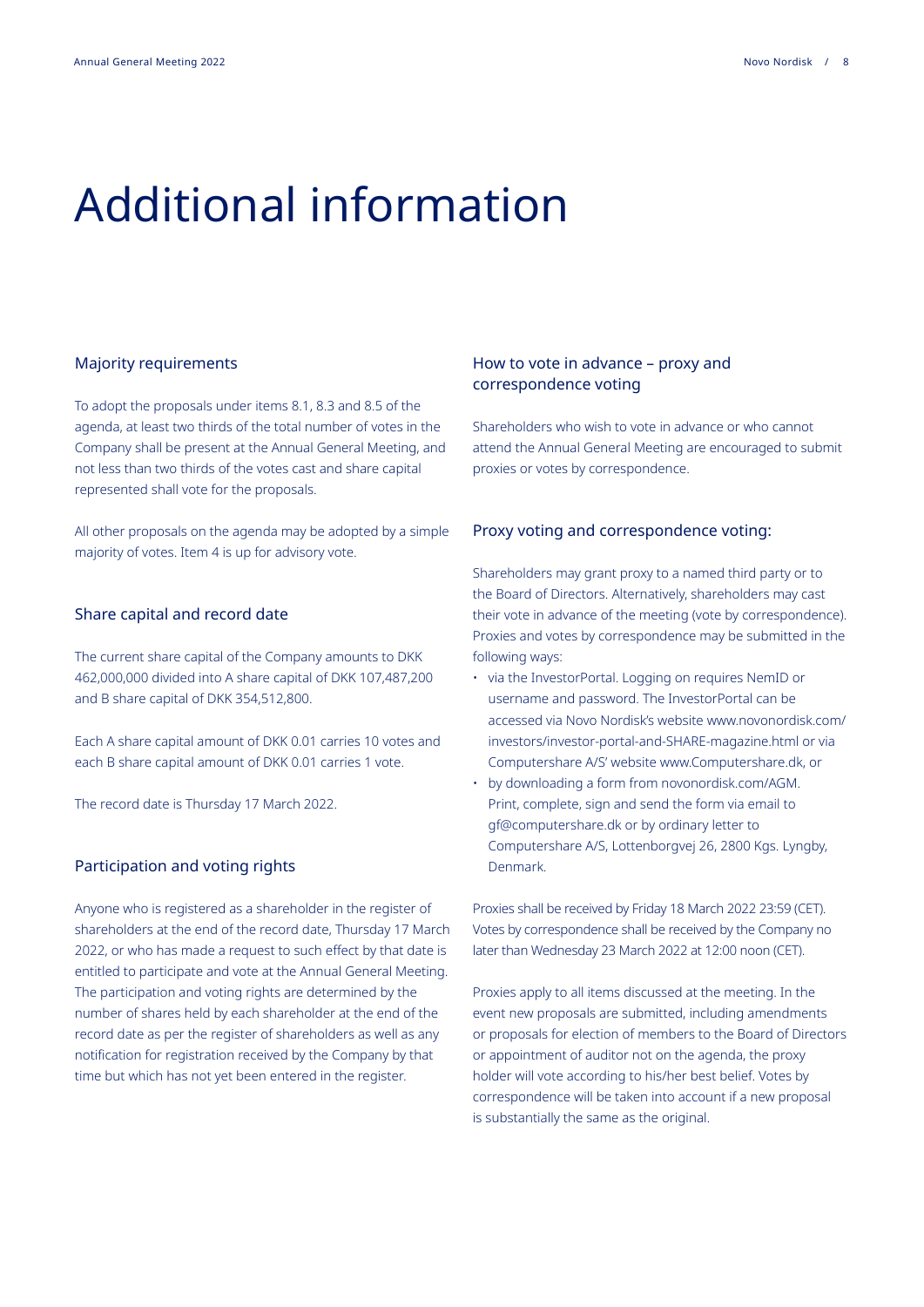#### How to ask questions in advance

Shareholders may ask questions in advance of the Annual General Meeting.

- For questions about participation, admission cards, the InvestorPortal, how/when/where to submit proxies and votes by correspondence, how to use Computershare Meeting Services, registration of shares by name and other technical questions concerning the Annual General Meeting, please contact Computershare A/S by email to [gf@computershare.dk](http://gf@computershare.dk) or by telephone +45 45 46 09 97 weekdays between 9.00 and 15.00 (CET).
- Shareholders having questions to the items on the agenda or about Novo Nordisk in general are encouraged to submit these in advance by email to [AGmeeting@novonordisk.com](http://AGmeeting@novonordisk.com) no later than Wednesday 23 March 2022 at 12:00 noon (CET). The questions will as far as possible be answered in writing prior to the Annual General Meeting. A summary of questions and answers will be published on our website [novonordisk.com/AGM.](http://novonordisk.com/AGM)

#### How to participate – participation in person, virtual participation or viewing the webcast

Novo Nordisk offers three different ways for the shareholders to participate in or view the Annual General Meeting:

- Participation in person. This includes the possibility for voting, expressing opinions and asking verbal questions.
- Virtual participation by PC or by smartphone/tablet. This includes the possibility for viewing the broadcast of the meeting, voting, expressing opinions and asking questions in writing.
- Viewing the webcast of the Annual General Meeting on Novo Nordisk's website. The webcast does not offer possibilities for voting, expressing opinions or asking questions at the Annual General Meeting.

The three options are further described below.

#### Participation in person:

To participate in person, shareholders should sign up by requesting an admission card latest by Friday 18 March 2022 23:59 (CET). For guidance, please refer to the "Admission card" section below.

The venue of the Annual General Meeting is Bella Center, Center Boulevard 5, DK-2300 Copenhagen S, Denmark. Please use Entrance 4.

In case of a vote, shareholders participating in person must submit their votes during the meeting via the application named Computershare Meeting Services, and shareholders must bring and use their own PC/smartphone/tablet to access the application. For guidance, please refer to the "Computershare Meeting Services" section below. Shareholders who do not have the possibility to bring and use their own device may borrow one at the venue.

#### Virtual participation:

To participate virtually at the Annual General Meeting, shareholders should sign up by requesting an admission card latest by Friday 18 March 2022 23:59 (CET). For guidance, please refer to the "Admission card" section below.

Virtual participation takes place through the application named Computershare Meeting Services which is accessible by web browser. For guidance, please refer to the "Computershare Meeting Services" section below.

#### Webcast:

Shareholders can watch the live webcast in Danish and English on the Company's website novonordisk.com. The webcast will also be available on the website after the meeting.

The live webcast is publicly accessible and requires no admission card.

#### Computershare Meeting Services:

Computershare Meeting Services will be used for participation in person as well as virtual participation and is accessible by web browser. Accordingly, shareholders should ensure to have available a PC/smartphone/tablet with a web browser installed and have an adequate and functioning internet connection during the Annual General Meeting. Wifi will be available at the venue of the Annual General Meeting.

The minimum system requirements are: The latest version of Google Chrome, Safari, Microsoft Edge or Firefox web browser. A User guide for Computershare Meeting Services is available on [novonordisk.com/AGM.](http://novonordisk.com/AGM)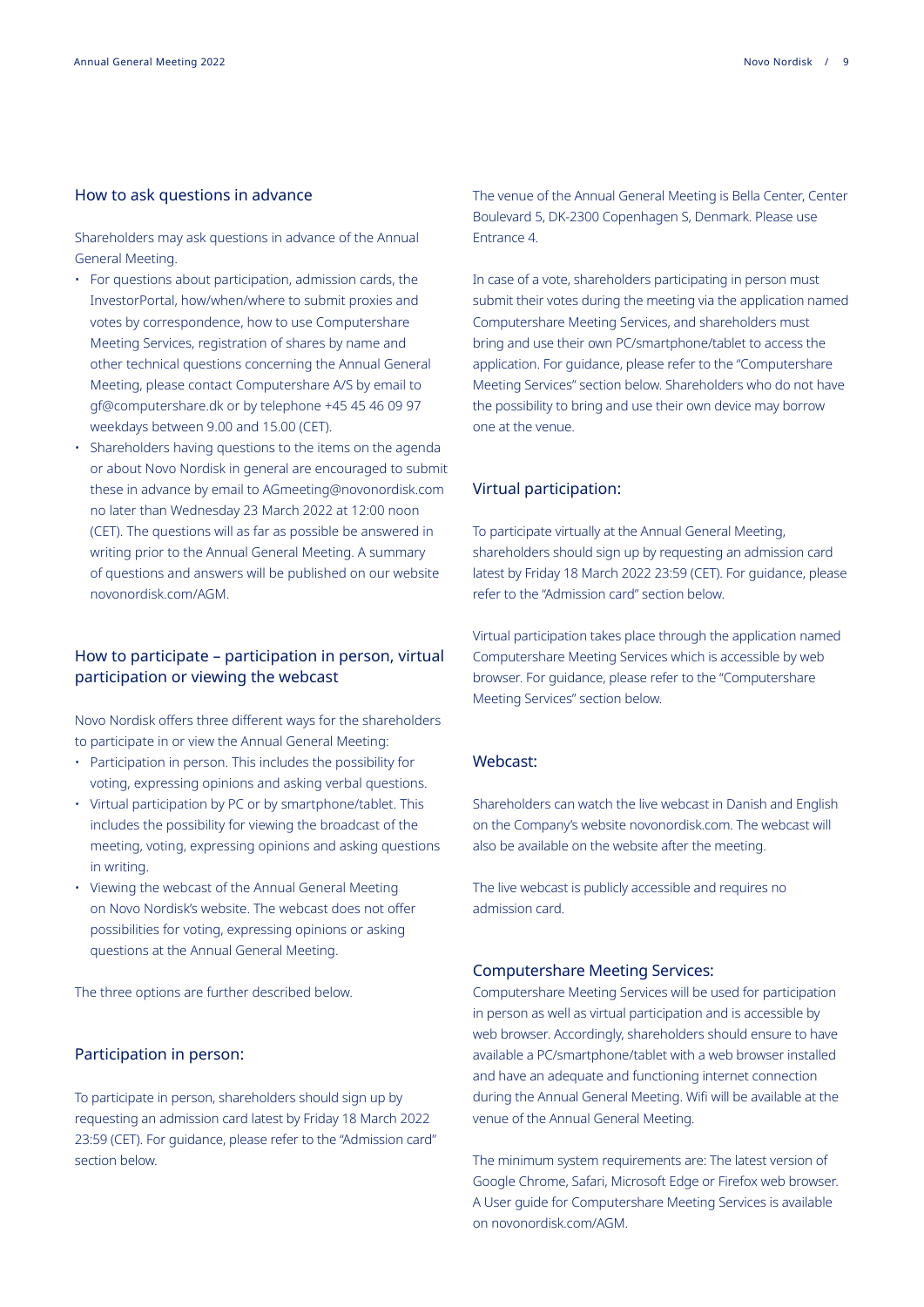#### Admission card

Admission card for the Annual General Meeting is necessary for participating in person as well as virtually. Admission cards are issued electronically and may be obtained:

- via the InvestorPortal. Logging on requires NemID or username and password. The InvestorPortal can be accessed via Novo Nordisk's website [www.novonordisk.com/](http://www.novonordisk.com/investors/investor-portal-and-SHARE-magazine.html ) [investors/investor-portal-and-SHARE-magazine.html](http://www.novonordisk.com/investors/investor-portal-and-SHARE-magazine.html ) or via Computershare A/S' website: [www.Computershare.dk,](http://www.Computershare.dk) or
- by contacting Computershare A/S by phone +45 45 46 09 97 weekdays between 9.00 and 15.00 (CET) or via email: [gf@](http://gf@computershare.dk.) [computershare.dk.](http://gf@computershare.dk.)

Admission cards will be sent to the shareholder's email address specified in the InvestorPortal upon registration and will include a link to the user guide for the Computershare Meeting Services application. Admission cards and Computershare Meeting Services user credentials for advisors/companions will also be sent to the shareholder's email address but will be separate from admission cards and user credentials for the shareholder. Admission cards will not be sent by ordinary mail. An admission card is not necessary for viewing the webcast.

#### Language

Representatives of the Company and the chair of the Annual General Meeting will conduct their presentations in English. Shareholders participating virtually via the Computershare Meeting Services application or in person at Bella Center may choose to ask questions and express opinions in Danish or English.

Simultaneous interpretation from English to Danish and from Danish to English will be available to in person participants at Bella Center, virtual participants in the Computershare Meeting Services application as well as in the webcast.

#### Information on novonordisk.com

- The following information is available on novonordisk.com/ AGM until and including the date of the Annual General Meeting:
- Notice to convene the Annual General Meeting, including the agenda and complete proposals and a description of the nominated board candidates (Appendix),
- The aggregate number of shares and voting rights as of the date of the notice to convene the Annual General Meeting,
- The audited Annual Report 2021,
- The Remuneration Report 2021,
- The proposed revised Remuneration Policy,
- The proposed revised Articles of Association,
- The proxy and voting by correspondence form,
- The registration form,
- A summary of potential questions received from shareholders and answers from Novo Nordisk, and
- User guide for the Computershare Meeting Services application.

#### Dividends

The dividend as approved by the Annual General Meeting will be transferred to the shareholders via VP Securities A/S after deduction of withholding tax, if any.

Further information on dividends may be found in the Annual Report 2021 under 'Shares and capital structure'.

#### Electronic communication

Since 1 January 2021, Novo Nordisk no longer sends out hard copies of notices for general meetings. It is possible to receive the Annual Reports, the quarterly update "Share" and notices of general meetings and shareholders' meetings electronically by email from Novo Nordisk. Should you wish to receive such communication from us, please register your email address on the InvestorPortal via this link: [www.novonordisk.com/](http://www.novonordisk.com/investors/investor-portal-and-SHARE-magazine.html) [investors/investor-portal-and-SHARE-magazine.html.](http://www.novonordisk.com/investors/investor-portal-and-SHARE-magazine.html)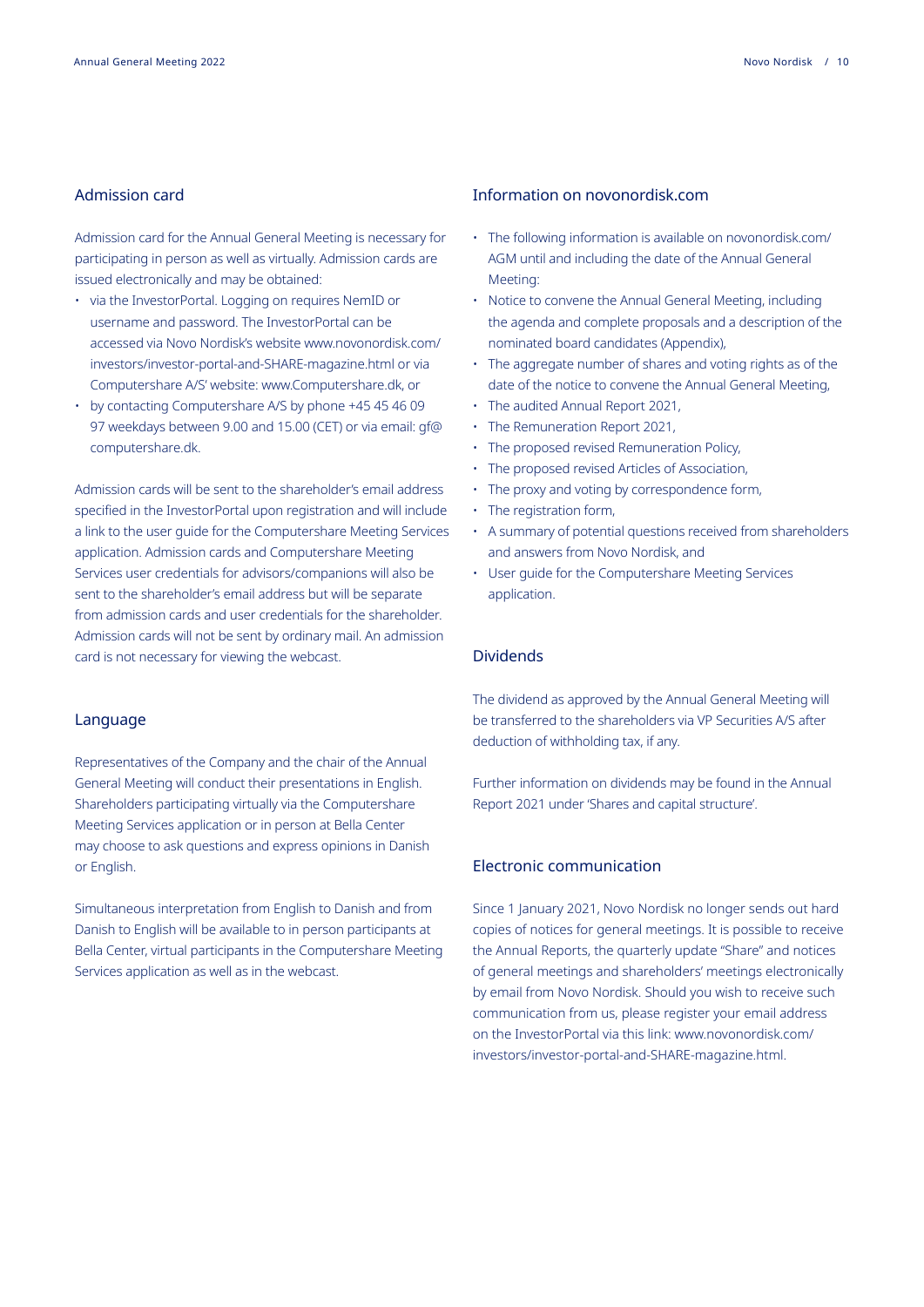#### Shareholders' meeting

On Thursday 24 March 2022 at 5.00 pm (CET), after the Annual General Meeting, the Company will host an informal Shareholders' meeting conducted primarily in Danish for its shareholders at Bella Center, Center Boulevard 5, DK-2300 Copenhagen S, Denmark. A live webcast of the meeting will be available on novonordisk.com.

Admission card for the shareholders' meeting is necessary for participating in person. Admission cards are issued electronically and may be obtained:

- via the InvestorPortal. Logging on requires NemID or username and password. The InvestorPortal can be accessed via Novo Nordisk's website [www.novonordisk.com/](http://www.novonordisk.com/investors/investor-portal-and-SHARE-magazine.html ) [investors/investor-portal-and-SHARE-magazine.html](http://www.novonordisk.com/investors/investor-portal-and-SHARE-magazine.html ) or via Computershare A/S' website: [www.Computershare.dk,](http://www.Computershare.dk) or
- by contacting Computershare A/S by phone +45 45 46 09 97 weekdays between 9.00 and 15.00 (CET) or via email: [gf@](http://gf@computershare.dk) [computershare.dk](http://gf@computershare.dk).

#### Processing of personal data

For information about how Novo Nordisk processes your personal data as a shareholder, see the Company's Notices of Personal Data Processing on: [www.novonordisk.com/content/](http://www.novonordisk.com/content/dam/nncorp/global/en/investors/pdfs/20180716_GDPR_notification_to_shareh) [dam/nncorp/global/en/investors/pdfs/20180716\\_GDPR\\_](http://www.novonordisk.com/content/dam/nncorp/global/en/investors/pdfs/20180716_GDPR_notification_to_shareh) [notification\\_to\\_shareholders.pdf](http://www.novonordisk.com/content/dam/nncorp/global/en/investors/pdfs/20180716_GDPR_notification_to_shareh) and on [www.novonordisk.](http://www.novonordisk.com/AGM) [com/AGM](http://www.novonordisk.com/AGM)[.](http://www.novonordisk.com/AGM. )

Best regards, Novo Nordisk A/S The Board of Directors, 21 February 2022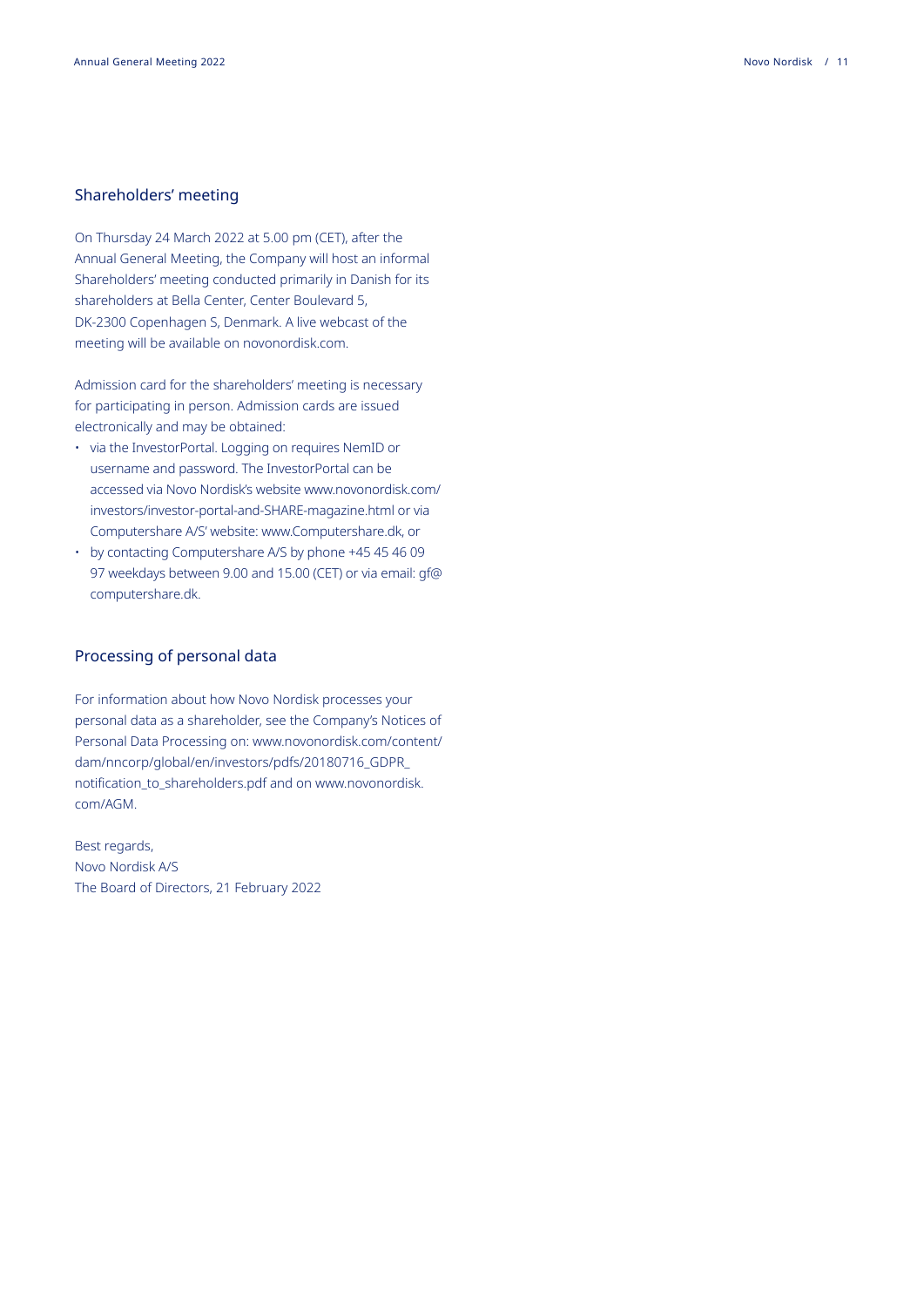### Appendix Candidates for the Board of Directors

#### General considerations

All shareholder-elected board members are to be elected or re-elected each year for a one-year term and the terms for each and all board members expire at the Annual General Meeting in March 2022.

The Nomination Committee assists the Board with the identification and nomination of board members based on the Board Competence Profile which is available at [https://www.](https://www.novonordisk.com/about/corporate-governance.html) [novonordisk.com/about/corporate-governance.html.](https://www.novonordisk.com/about/corporate-governance.html) Also, all board members should possess integrity, accountability, fairness, financial literacy, commitment, desire for innovation and a corporate social responsible mindset.

Additionally, the collective competences of the shareholderelected Board members should include the following:

#### Competences and experience to be represented on the Board (shareholder-elected Board members only)

| Global corporate<br>leadership                                   | Healthcare and phar-<br>ma industry | Finance & accounting |
|------------------------------------------------------------------|-------------------------------------|----------------------|
| Business development,<br>M&A and external<br>innovation sourcing | Human capital<br>management         | Medicine & science   |
| Environmental, social<br>and governance (ESG)                    | Technology                          |                      |

If all proposed candidates are elected to the Board, the Board would collectively possess the desired competences and experience.

#### **Diversity**

In December 2020, the Board has renewed its diversity ambition. Thus, it is the aim that at least two shareholderelected members are of Nordic nationality and two of non-Nordic nationality and to have at least three shareholderelected Board members of each gender by 2024. With the proposed candidates the shareholder-elected Board members will consist of three Nordic members and six non-Nordic members. Of these, three members are female and six are male. Thus, the Board of Directors fulfils its nationality and gender ambition.

The search process was undertaken by the Nomination Committee with the assistance of an executive search firm. Several suitable candidates were identified. It was a requirement in the search process that diversity was taken into account with regard to e.g. experience, background and gender. The Board of Directors finds that being diverse in gender and nationality is of continued importance and will continue to work with securing the desired diversity on the Board.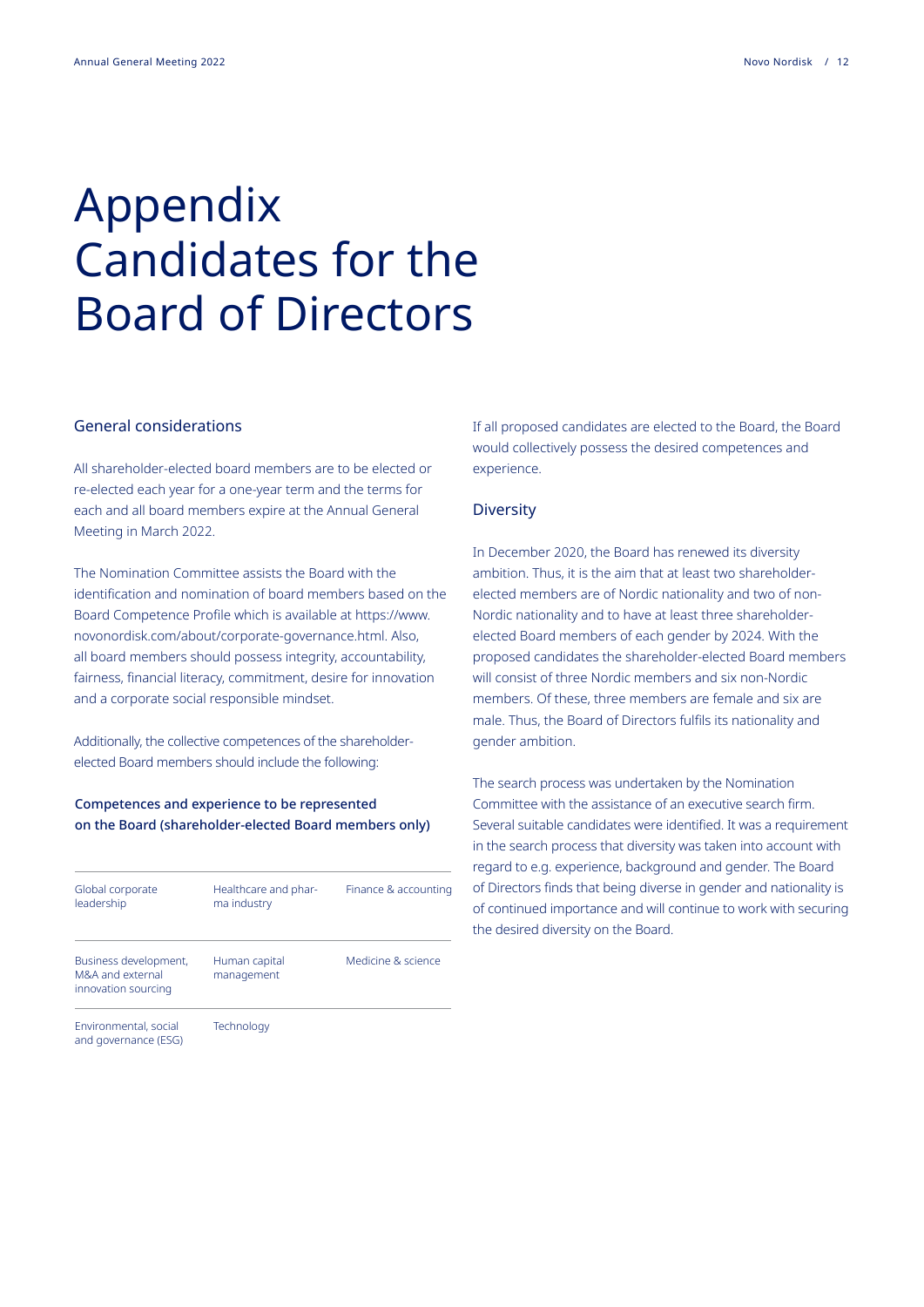#### Independence

It is Novo Nordisk's aspiration that at least half of its shareholder-elected Board members should be independent in accordance with the Danish Recommendations on Corporate Governance.

Further, in order to ensure that Novo Nordisk and its controlling shareholder share a common vision and goals, it is desirable to have a number of Board members representing the main shareholder. However, in order to get an outside perspective on Novo Nordisk's business, it is also desirable to have a number of Board members who do not represent the main shareholder.

Three of the proposed candidates, Mr Poulsen, Mr Christiansen, and Mr Kutay, are not considered to be independent of the Company as Mr Poulsen and Mr Christiansen hold board positions at Novo Holdings A/S and Mr Kutay is chief executive officer of Novo Holdings A/S, the main shareholder of the Company. If all proposed candidates are elected to the Board, the Board will satisfy the aspiration to have a number of Board members representing the main shareholder and that at least half of the Board members elected by the shareholders shall be independent.

After the Annual General Meeting the Board will elect its committee members and e.g. intends to elect members of the Audit Committee who qualify as independent as required and defined by the US Securities and Exchange Commission (SEC) as well as the Danish Act on Approved Auditors and Audit Firms.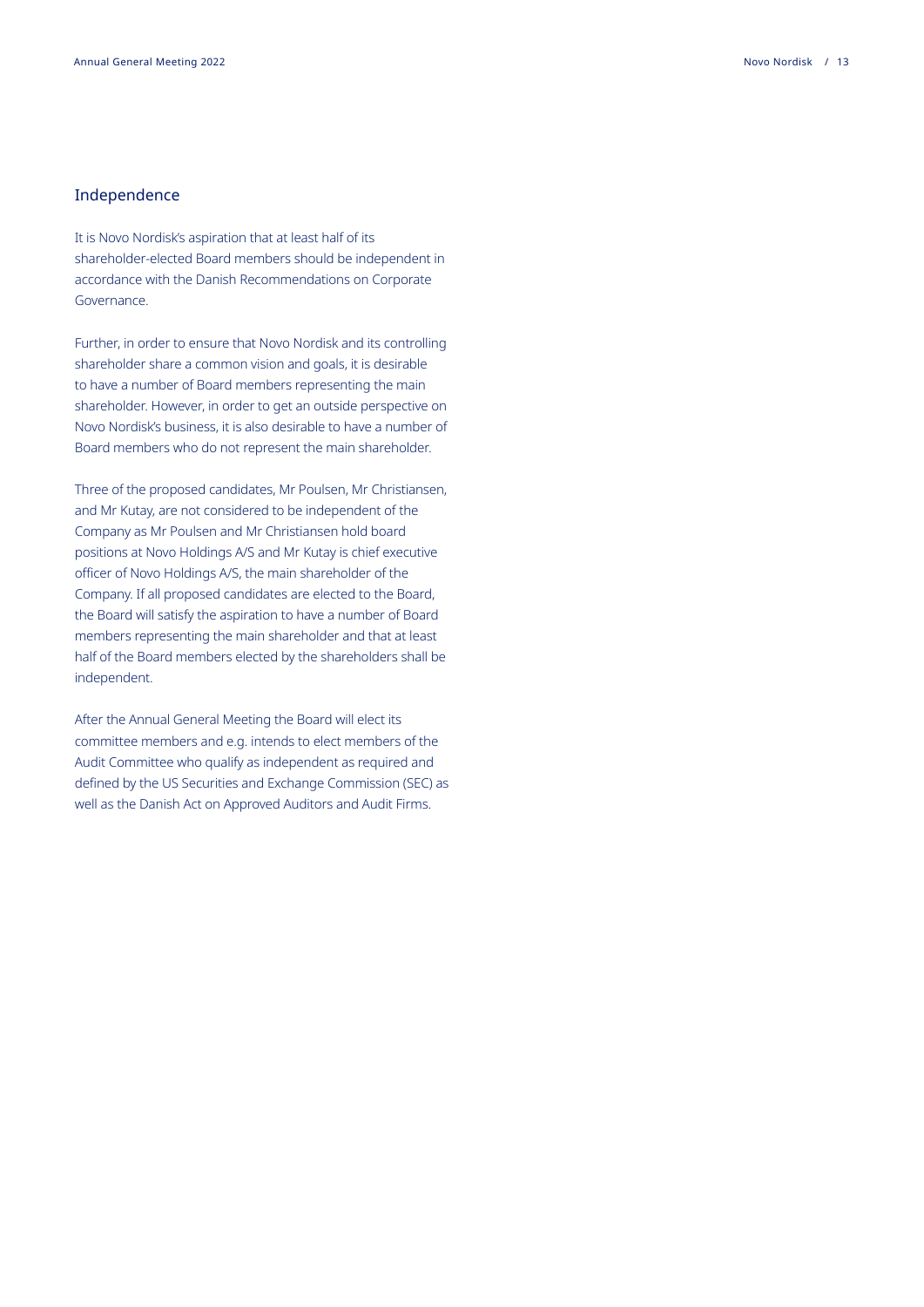### The individual candidates

\* public company

Standing for election as

Most recently elected in 2021

First elected in 2021

Member of the Audit Committee since 2021

Vice chair

Helge Lund Chair of the Board Chair of the Nomination Committee



Standing for election as Chair First elected in 2017 (please see further below) Most recently elected in 2021 Chair since 2018 Member of the Nomination Committee since 2018

Independent

#### Positions and management duties in other enterprises:

Operating advisor to Clayton Dubilier & Rice, US. Chair of the Boards of BP p.l.c.\*, UK and Inkerman Holding AS, Norway. Member of the boards of P/F Tjaldur, Faroe Islands and Belron SA, Luxembourg. Member of the Board of Trustees of the International Crisis Group.

#### Board committee memberships in other enterprises:

Chair of the People & Governance committee, BP p.l.c.\*, UK. Member of the Remuneration Committee, Belron SA, Luxembourg.

#### Former positions:

Mr Lund served as chief executive of BG Group plc, UK, the global oil and gas company, from 2015 to 2016 when the company was acquired by Shell. Prior to that Mr Lund served as president and CEO of Equinor ASA (formerly known as Statoil ASA), Norway, from 2004 to 2014. From 2002 to 2004 Mr Lund served as president & CEO of Aker Kvaerner ASA, Norway, an industrial conglomerate with operations in oil and gas, engineering and construction, pulp and paper, and shipbuilding.

From 2014 to 2015 Mr Lund was a member of the Board of Directors of Novo Nordisk A/S.

#### Special competences:

Global corporate leadership; Healthcare and pharma industry; Finance & accounting; Business development, M&A and external innovation sourcing; Human capital management; Environmental, social and governance (ESG).

#### Education:

1991 MBA, INSEAD, France. 1987 MA Economics, NHH Norwegian School of Economics & Business Administration, Norway.

#### Henrik Poulsen

Member of the Board Member of the Audit Committe



Not independent

#### Positions and management duties in other enterprises:

Senior advisor to A.P. Møller Holding A/S and Chair of Færch A/S, Denmark. Deputy chair of the board of ISS A/S\* and Carlsberg A/S\*, Denmark. Member of the supervisory board of Bertelsmann SE & Co. KGaA, Germany. Member of the boards of Novo Holdings A/S and Ørsted A/S\*, Denmark.

#### Board committee memberships in other enterprises:

Member of the Transaction committee, ISS A/S\*, Denmark. Member of the Audit committee, the Remuneration committee and the Nomination committee, Carlsberg A/S\*, Denmark.

#### Former positions:

Mr Poulsen served as CEO and President of Ørsted A/S, Denmark, a global leader in renewable energy in the period 2012-2020. Prior to that Mr Poulsen was CEO and President of the telecommunication company TDC A/S, Denmark. From 2007- 2008 Mr Poulsen served as Operating Executive of Kohlberg Kravis Roberts & Co. in the UK preceded by executive roles with the LEGO group, Denmark, in the period 1999-2006.

#### Special competences:

Global corporate leadership; Finance & accounting; Business development, M&A and external innovation sourcing; Human capital management; Environmental, social and governance (ESG).

#### Education:

1994 MSc, Finance & Accounting, Aarhus School of Business, Denmark. 1991 BSc, International Business, Aarhus School of Business, Denmark.

Mr Poulsen is a Danish national, born September 1967.

Mr Lund is a Norwegian national, born October 1962.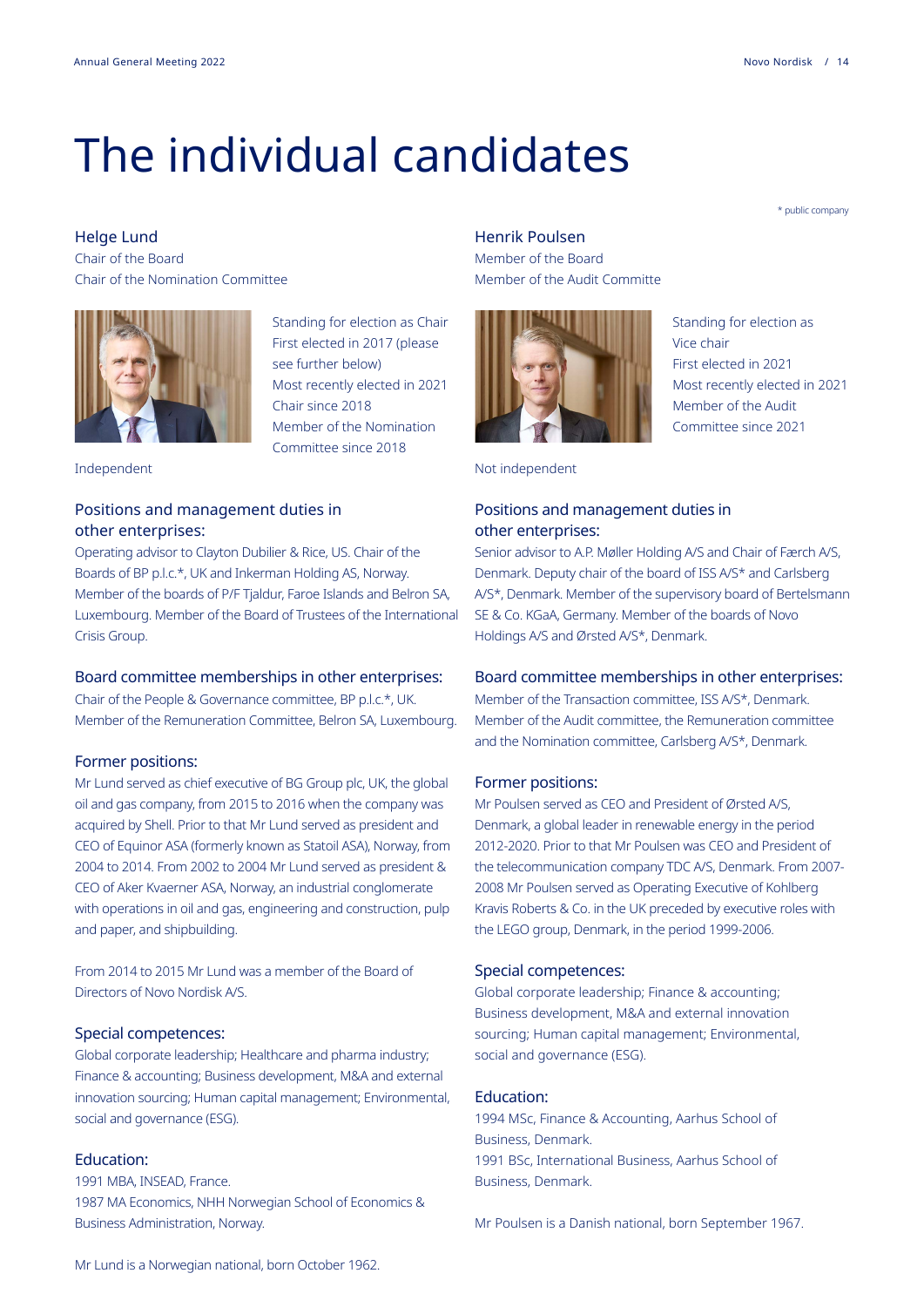#### Jeppe Christiansen

Current Vice chair of the Board Chair of the Remuneration Committee



First elected in 2013 Most recently elected in 2021 Vice Chair since 2013 Chair of the Remuneration Committee since 2017 (member since 2015)

Not independent

#### Positions and management duties in other enterprises:

Chief executive officer of Maj Invest Holding A/S and executive director of two wholly owned subsidiaries of this company, all in Denmark. Chair of Haldor Topsøe A/S, Emlika Holding ApS and two wholly owned subsidiaries of this latter company, and chair of JEKC Holding ApS, all in Denmark. Board member of Novo Holdings A/S and KIRKBI A/S, Pluto Naturfonden and Randers Regnskov, all in Denmark. Member of the board of BellaBeat Inc., US. Member of the Board of Governors of Det Kgl. Vajsenhus, Denmark. Adjunct Professor, Department of Finance, Copenhagen Business School, Denmark.

#### Board committee memberships in other enterprises: None.

#### Former positions:

From 2005 to 2009 Mr Christiansen was chief executive officer of LD Pensions. Prior to that Mr Christiansen was executive director in Danske Bank from 1999 to 2004 with responsibility for group equity business and corporate international banking.

#### Special competences:

Healthcare and pharma industry; Finance & accounting; Business development, M&A and external innovation sourcing; Human capital management; Environmental, social and governance (ESG).

#### Education:

1985 M.Sc. in Economics, University of Copenhagen, Denmark.

Mr Christiansen is a Danish national, born November 1959.

#### Laurence Debroux

Member of the Board Chair of the Audit Committee Member of the Remuneration Committee



First elected in 2019 Most recently elected in 2021 Chair of the Audit Committee since 2021 (member since 2019) Member of the Remuneration Committee since 2021

Independent

#### Positions and management duties in other enterprises:

Member of the board of Exor N.V.\*, the Netherlands, Juventus Football Club S.p.A.\*, Italy, HEC Paris Business School, France, and Kite Insights (The Climate School), UK.

#### Board committee memberships in other enterprises:

Chair of the Audit committee and member of the ESG committee, Exor N.V.\*, the Netherlands. Member of the Control & Risk committee, member of the ESG committee, Juventus Football Club S.p.A.\*, Italy.

#### Former positions:

From 2015-2021 Ms Debroux was group chief financial officer, Executive Board Member, of Heineken N.V. From 2010 to 2015 Ms Debroux held the position as group chief financial officer, executive board member, at JCDecaux SA, France. From 1996 to 2010 Ms Debroux held a number of positions at Sanofi Aventis (previously Sanofi SA), including those of chief strategic officer, chief financial officer and deputy chief financial officer.

#### Special competences:

Global corporate leadership; Healthcare and pharma industry; Finance & accounting; Business development, M&A and external innovation sourcing; Human capital management; Environmental, social and governance (ESG).

#### Education:

1992 Master Degree, HEC Paris, Ecoles des Hautes Etudes Commerciales, France.

Ms Debroux is a French national, born July 1969.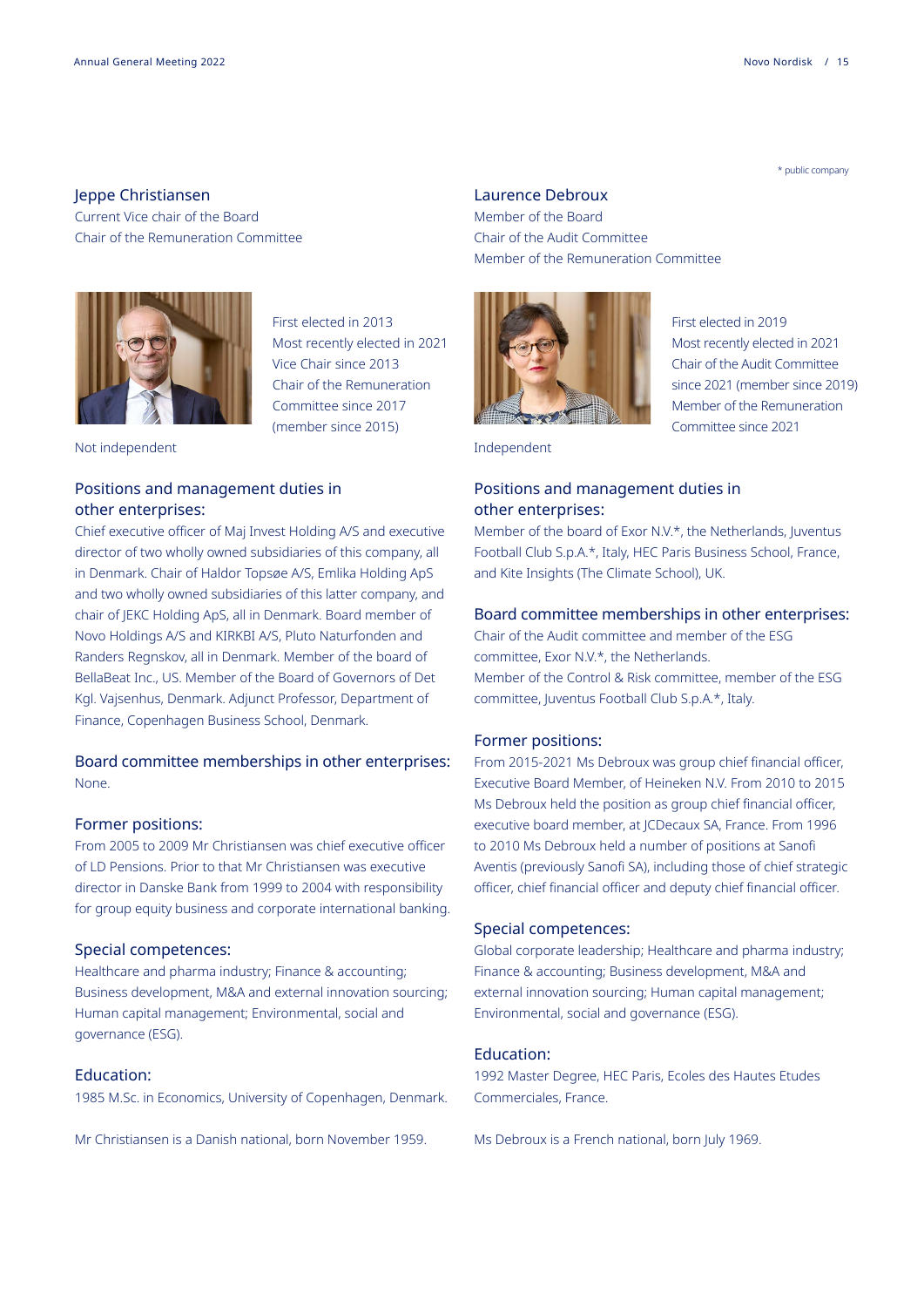#### Andreas Fibig Member of the Board Member of the Audit Committee



First elected in 2018 Most recently elected in 2021 Member of the Audit Committee since 2018

Independent

#### Positions and management duties in other enterprises:

Chair and chief executive officer of International Flavors & Fragrances Inc.\*, US.

Chair of the board of the German American Chamber of Commerce, US. Executive Committee member of the World Business Council for Sustainable Development.

#### Board committee memberships in other enterprises:

Member of the Innovation & Sustainability committee, International Flavors & Fragrances Inc.\*, US.

#### Former positions:

From 2008 to 2014, Mr Fibig was President and Chairman of the Board of management of Bayer HealthCare Pharmaceuticals, a division of Bayer AG, Germany. Previously, Mr Fibig held several positions of increasing responsibility at Pfizer, Inc., US, including the roles as senior vice president of the US Pharmaceutical Operations from 2007 to 2008, and as president of Latin America, Africa and Middle East from 2003 to 2007.

#### Special competences:

Global corporate leadership; Healthcare and pharma industry; Technology; Finance & accounting; Business development, M&A and external innovation sourcing; Human capital management; Environmental, social and governance (ESG).

#### Education:

1982 Degree in Marketing, Berlin School of Economics, Germany.

Mr Fibig is a German national, born February 1962.

#### Sylvie Grégoire

Member of the Board Member of the Audit Committee Member of the Nomination Committee Member of the Research & Development Committee



First elected in 2015, Most recently elected in 2021 Member of the Audit Committee since 2015, Member of the Nomination Committee since 2018, Member of the Research & Development Committee

Independent since 2017

#### Positions and management duties in other enterprises:

Executive chair of the board of EIP Pharma, Inc., US. Member of the board of Perkin Elmer Inc.\*, US. Member of the board of F2G Ltd., UK.

#### Board committee memberships in other enterprises:

Member of the Nominating & Corporate Governance committee, Perkin Elmer Inc.\*, US.

#### Former positions:

Ms Grégoire is former president of Human Genetic Therapies Shire PLC, US and Switzerland from 2007 to 2013. Prior to that, she was executive chair of IDM Pharma Inc., US, from 2006 to 2007, and president and chief executive officer in GlycoFi Inc., US from 2003 to 2004.

#### Special competences:

Global corporate leadership; Healthcare and pharma industry; Medicine & science; Finance & accounting; Business development, M&A and external innovation sourcing; Human capital management.

#### Education:

1986 Pharmacy Doctorate degree, the State University of NY at Buffalo, US. 1984 BA in Pharmacy, Laval University, Canada. 1980 Science College degree, Séminaire de Sherbrooke, Canada.

Ms Grégoire is both a Canadian and US national, born November 1961.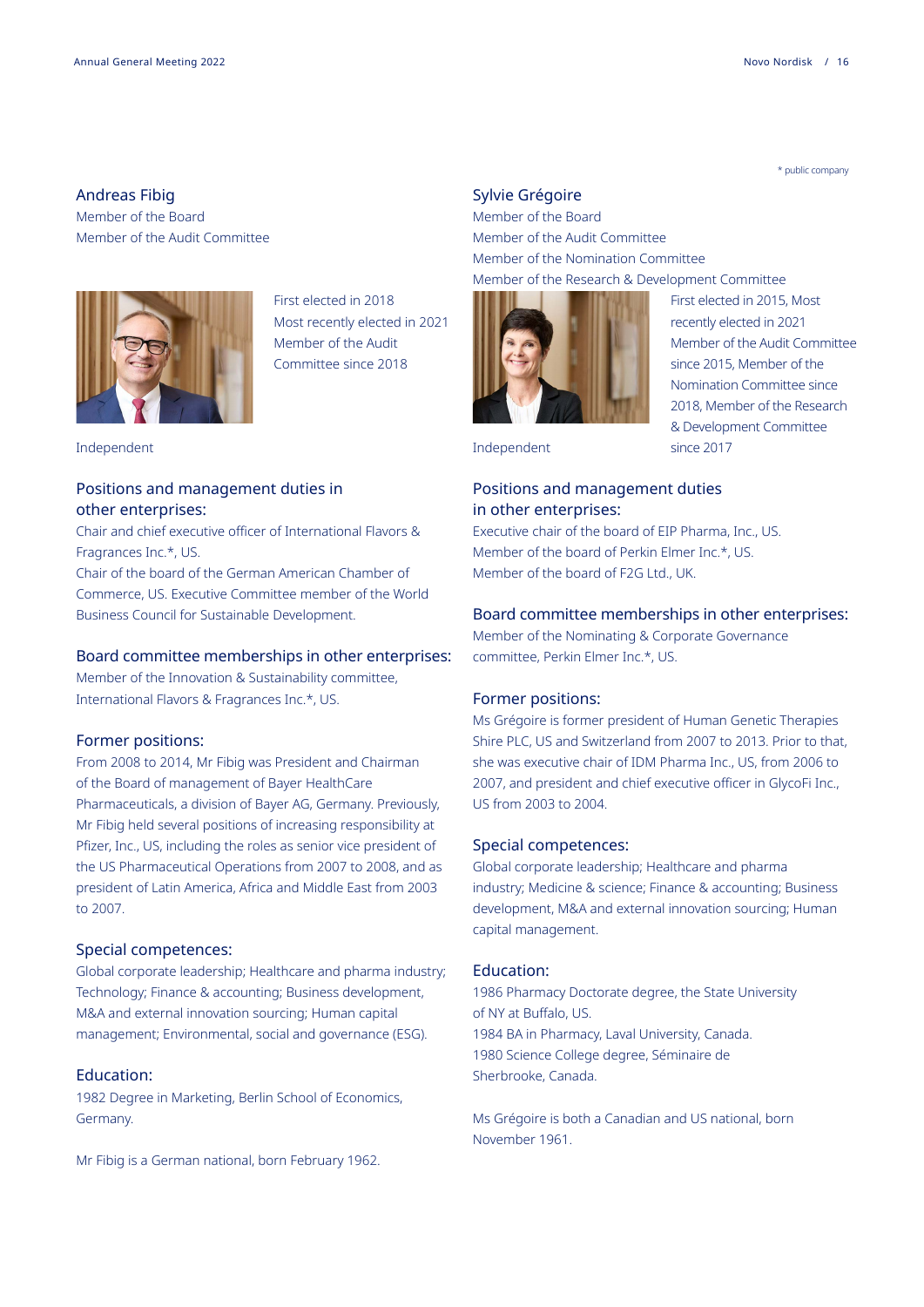#### Kasim Kutay

Member of the Board Member of the Nomination Committee Member of the Research & Development Committee



First elected in 2017 Most recently elected in 2021 Member of the Nomination Committee since 2017 Member of the Research & Development Committee since 2020

Not independent

#### Positions and management duties in other enterprises:

Chief executive officer of Novo Holdings A/S, Denmark. Member of the board of Novozymes A/S\*, Denmark, of Evotec SE\*, Germany and of the Life Sciences Advisory Board of Gimv NV, Belgium.

#### Board committee memberships in other enterprises:

Member of the Nomination and Remuneration committee, Novozymes A/S\*, Denmark.

Member of the Remuneration & Nomination Committee, Evotec SE\*, Germany.

#### Former positions:

From 2009 to 2016 Mr Kutay was managing director, co-head of Europe and member of the Global Management Committee of Moelis & Co., UK. From 2007 to 2009 Mr Kutay was managing director and head of Financial Solutions Group of SUN Group, UK. From 1989 to 2007 Mr Kutay held a number of positions at Morgan Stanley, UK, including chair of the European Healthcare Group. Mr Kutay was member of the Board of Trustees of Northwick Park Institute for Medical Research, UK, from 2005 to 2016. Mr Kutay was member of the Board of Governors from 2006 to 2011 and the Investment Committee from 2011 to 2016 of the School of Oriental and African Studies (SOAS), UK.

#### Special competences:

Global corporate leadership; Healthcare and pharma industry; Finance & accounting; Business development, M&A and external innovation sourcing; Human capital management.

#### Education:

1987 MSc in Economics, the London School of Economics, UK. 1986 BSc in Economics, the London School of Economics, UK.

#### Martin Mackay

Member of the Board Chair of the Research & Development Committee Member of the Remuneration Committee



First elected in 2018 Most recently elected in 2021 Chair of the Research & Development Committee since 2018 Member of the Remuneration Committee since 2021

Independent

#### Positions and management duties in other enterprises:

Co-founder, chair of the board and CEO of Rallybio LLC\*, US. Senior advisor to New Leaf Venture Partners, LLC, US. Member of the board of Charles River Laboratories International, Inc.\*, US. Member of the board of 5:01 Acquisition Corporation\*, US.

#### Board committee memberships in other enterprises:

Chair of the Science and Technology committee, Charles River Laboratories International, Inc.\*, US.

#### Former positions:

From 2010 to 2013 Mr Mackay was president of Global Research and Development at AstraZeneca plc., UK. Prior to that, Mr Mackay held a number of positions at Pfizer, Inc., US, from 1995 to 2010, including the roles as president and senior vice president within Research and Development. Mr Mackay was visiting professor at the Department of Pharmacy at King's College, London, UK, from 1998 to 2006 and at the Department of Biomedical Sciences at the University of Lincoln, UK, from 1998 to 2014.

#### Special competences:

Global corporate leadership; Healthcare and pharma industry; Medicine & science; Technology; Business development, M&A and external innovation sourcing; Human capital management.

#### Education:

1984 Doctorate/PhD, University of Edinburgh, UK. 1979 BSc (First Class Honours) in Microbiology, Heriot-Watt University, Edinburgh, UK.

Mr Mackay is a US national, born April 1956.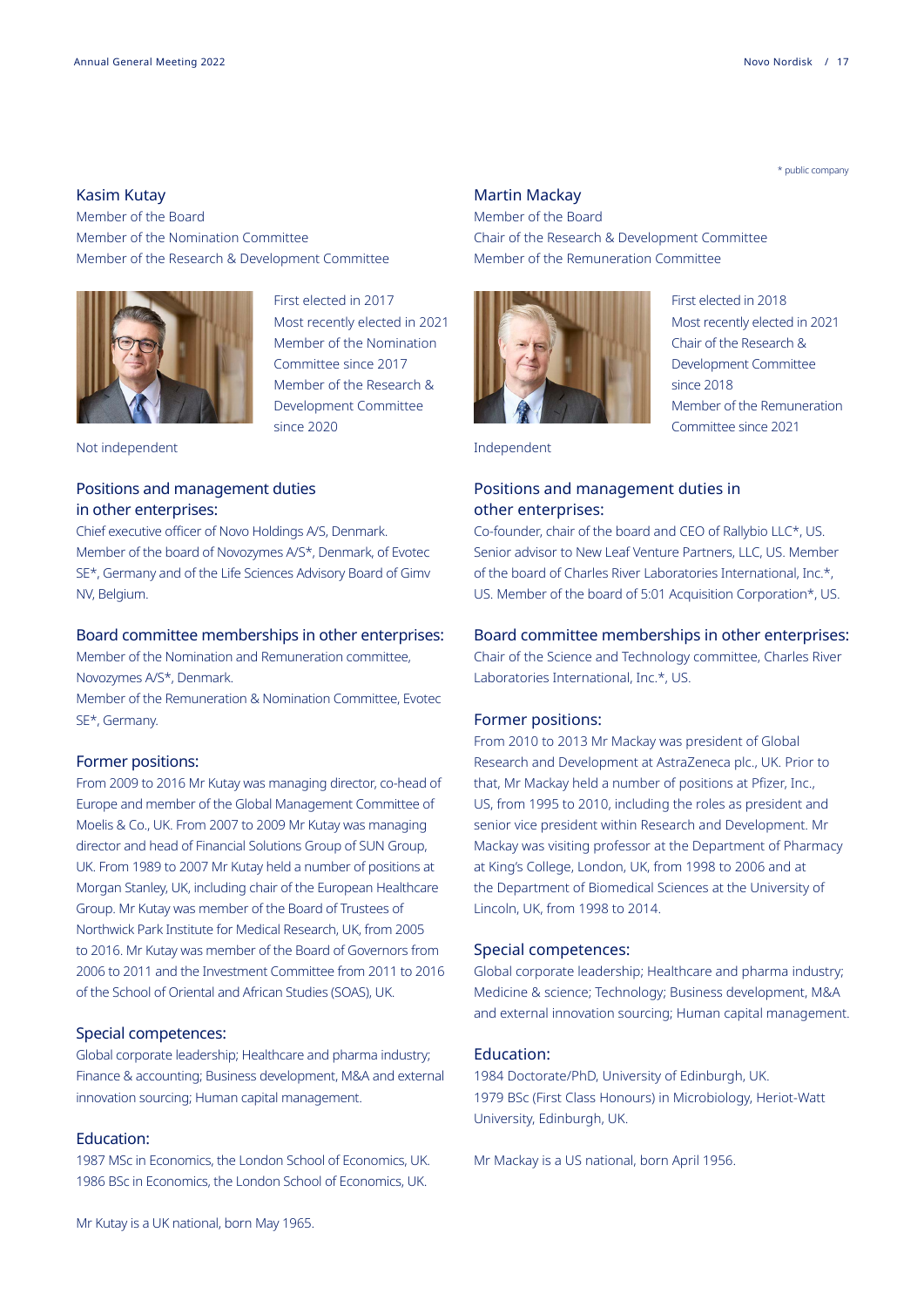#### Christina Law (full name: Choi Lai Christina Law)

Proposed elected as new Member of the Board



First elected in 2022

#### Independent

#### Positions and management duties in other enterprises:

Group CEO and member of the boards of Raintree Group Limited, Hong Kong, China, Raintree Investment Pte Ltd., Singapore, and La Fondation des Champions, France. Member of the board, INSEAD Business School, Singapore/France.

#### Board committee memberships in other enterprises:

Nomination and Compensation Committee, INSEAD Business School, Singapore/France.

#### Former positions:

Ms. Law is formerly Group President Asia, Middle East, Africa and Latin America for General Mills Inc. and served in the company from 2012-2019. Prior to that, Ms. Law held a number of executive positions from 2005-2012 in Johnson & Johnson Company in Asia Pacific, before assuming the role of Vice President for skincare business worldwide. From 1992-2003, Ms Law was with The Proctor & Gamble Company and has held various international marketing leadership positions.

#### Special competences:

Global Corporate Leadership; Business development, M&A and external innovation sourcing; Human capital management; Technology.

#### Education:

1991 MBA, INSEAD, France. 1988 BA of Social Sciences, University of Hong Kong, Hong Kong, China.

Ms Law is a Chinese national, born January, 1967.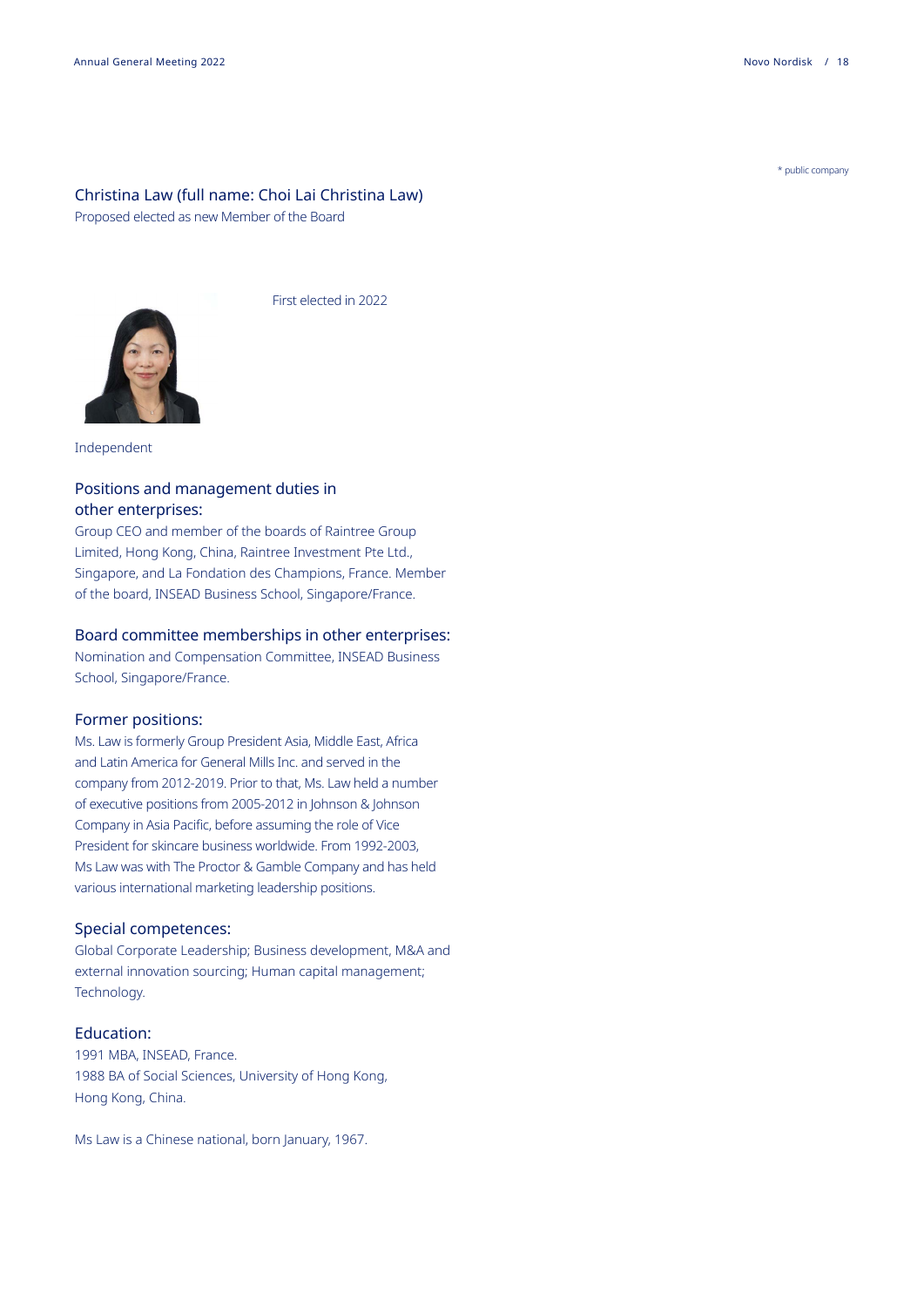## Employee-elected board members

Employee representatives are elected for a four-year term by the employees in Novo Nordisk A/S in Denmark. The term for the current employee representatives will expire in March 2022. The election of employee representatives will be conducted in February 2022 and the employee representatives will take office on the day of the Annual General Meeting.

The current employee representatives are listed below.

#### Mette Bøjer Jensen

Member of the Board (employee-elected board member) Member of the Nomination Committee



First elected in 2018 Member of the Nomination Committee since 2018

Positions and management duties: Wash & Sterilisation Specialist in Product Supply, Novo Nordisk A/S.

Board committee memberships in other enterprises: None.

#### Education:

2010 Graduate Programme (HD) in Business Administration (Strategic management and business development), Copenhagen Business School, Denmark. 2001 MSc in Biotechnology, Aalborg University, Denmark.

Ms Jensen is a Danish national, born December 1975.

#### Thomas Rantzau

Member of the Board (employee-elected board member) Member of the Research & Development Committee



First elected in 2018 Member of the Research & Development Committee since 2018

Positions and management duties: Area specialist in Product Supply, Novo Nordisk A/S.

Board committee memberships in other enterprises: None.

#### Education:

2003 Degree in food engineering, DTU, Denmark. 1992 Diploma as dairy technician.

Mr Rantzau is a Danish national, born March 1972.